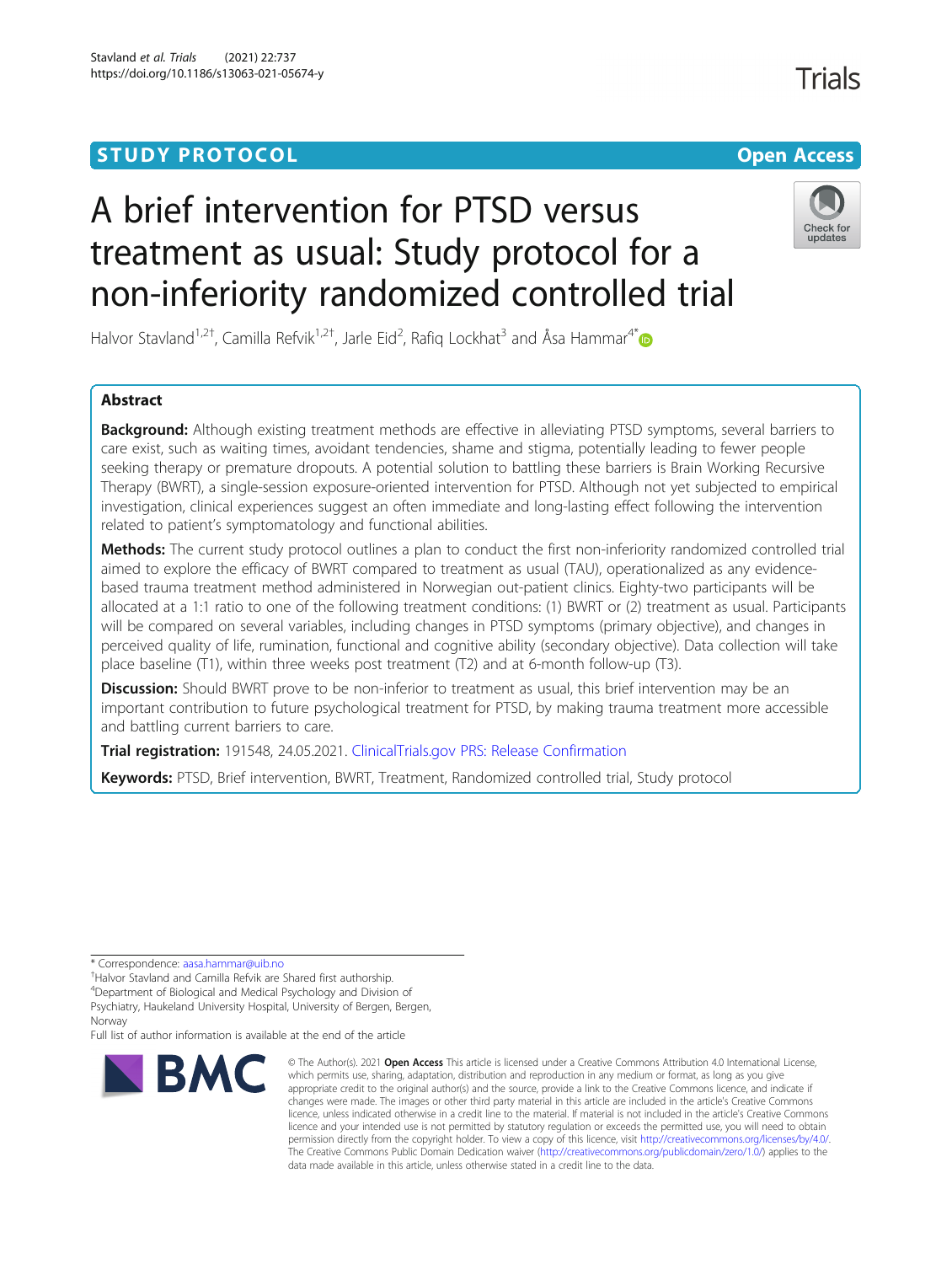#### Administrative information

Note: the numbers in curly brackets in this protocol refer to SPIRIT checklist item numbers. The order of the items has been modified to group similar items (see [http://www.equator-network.org/reporting-guidelines/](http://www.equator-network.org/reporting-guidelines/spirit-2013-statement-defining-standard-protocol-items-for-clinical-trials/) [spirit-2013-statement-defining-standard-protocol-items](http://www.equator-network.org/reporting-guidelines/spirit-2013-statement-defining-standard-protocol-items-for-clinical-trials/)[for-clinical-trials/](http://www.equator-network.org/reporting-guidelines/spirit-2013-statement-defining-standard-protocol-items-for-clinical-trials/)).

| Title {1}                                                  | A brief intervention for PTSD versus<br>treatment as usual: Study protocol for<br>a non-inferiority randomized controlled<br>trial                                                                                                                                                                                                                                                                                                                                                                                       |
|------------------------------------------------------------|--------------------------------------------------------------------------------------------------------------------------------------------------------------------------------------------------------------------------------------------------------------------------------------------------------------------------------------------------------------------------------------------------------------------------------------------------------------------------------------------------------------------------|
| Trial registration {2a and 2b}.                            | 191548 Korttidsbehandling av PTSD -<br>Studie protokoll II<br>Regional Committee for Medical and<br>Health Research Ethics, Western-<br>Norway                                                                                                                                                                                                                                                                                                                                                                           |
| Protocol version {3}                                       | V1.0                                                                                                                                                                                                                                                                                                                                                                                                                                                                                                                     |
| Funding {4}                                                | University of Bergen, seed funding                                                                                                                                                                                                                                                                                                                                                                                                                                                                                       |
| Author details {5a}                                        | *Halvor Stavland, Faculty of<br>Psychology, University of Bergen,<br>Norway,<br>*Camilla Refvik, Faculty of Psychology,<br>University of Bergen, Norway,<br>* Shared first authorship<br>Jarle Eid, Center for Crisis Psychology,<br>University of Bergen, Norway,<br>Rafig Lockhat, Cape Town, Summit<br>Clinic, Cape Town, SA<br>Asa Hammar, University of Bergen,<br>Department of Biological and Medical<br>Psychology and Division of Psychiatry,<br>Haukeland University Hospital,<br>University of Bergen, Norway |
| Name and contact information<br>for the trial sponsor {5b} | N/A                                                                                                                                                                                                                                                                                                                                                                                                                                                                                                                      |
| Role of sponsor {5c}                                       | N/A                                                                                                                                                                                                                                                                                                                                                                                                                                                                                                                      |

#### Introduction

## Background and rationale {6a}

Posttraumatic stress disorder (PTSD) is a debilitating psychiatric disorder characterized by symptoms such as intrusive thoughts and re-experiencing, avoidance of trauma-related reminders, negative alterations in cognition and mood, and marked alterations in arousal and reactivity [[1\]](#page-14-0). It can develop following exposure to events of exceptionally threatening character, either in the form of a single traumatic event, or following prolonged exposure to trauma [[2\]](#page-14-0). Large parts of the population will be exposed to at least one potentially traumatic event over the course of their lifetime [\[3\]](#page-14-0), with the majority experiencing a pattern of acute traumatic reactions, followed by a path of natural recovery [[4](#page-14-0)]. However, a small proportion of trauma victims will not recover from these experiences and go on to develop PTSD [\[5\]](#page-14-0). The cross-national lifetime prevalence of PTSD has been estimated to 3.9% in the general population, and 5.6% among those exposed to a potentially traumatic event

[[6\]](#page-14-0). Estimates of PTSD prevalence have also been obtained within the Norwegian population, in which a recent population study indicated a point prevalence of PTSD of 3.8% for men, and 8.5% for women in Norway [\[2](#page-14-0)].

Although only a small proportion of trauma victims will go on to develop PTSD, the potential consequences and associated clinical outcomes related to the disorder have proven to be severe and long lasting. In addition to the severe acute and chronic symptoms often experienced by many trauma survivors, PTSD is also associated with a high frequency of comorbid mental disorders [\[7](#page-14-0)], including diagnoses such as major depression, anxiety disorders, substance use disorders, psychotic disorders and borderline personality disorder [[8\]](#page-14-0). Furthermore, PTSD has repeatedly been found to correlate with additional symptomatic features and severe impairments across different aspects of functioning, including higher likelihood of suicidal ideation and attempts of suicide [\[8](#page-14-0)], lower quality of life [[9,](#page-14-0) [10](#page-14-0)], higher levels of pathological rumination [\[11,](#page-14-0) [12](#page-15-0)], neurocognitive impairment [\[13\]](#page-15-0), as well as impaired functional and occupational ability [[14](#page-15-0), [15](#page-15-0)]. Similar findings have been obtained in studies investigating the impact of trauma in people with subthreshold PTSD, referring to those who experience meaningful symptoms of PTSD without meeting the full diagnostic criteria [[16\]](#page-15-0). This group has been found to experience levels of comorbidity, suicidality and psychosocial impairments that are comparable to those diagnosed with PTSD [\[17](#page-15-0), [18](#page-15-0)], underlining the detrimental effects that may be related to trauma exposure, and highlighting a need for treatment amongst a broad group of those battling with symptoms of PTSD.

#### Treatment methods for PTSD

Several treatment methods have been developed for PTSD, with strong empirical evidence supporting their effectiveness in reducing symptoms. According to bestpractice treatment guidelines, trauma-focused treatments are highly recommended for PTSD [\[19,](#page-15-0) [20\]](#page-15-0), referring to treatments that aim to directly target the traumatic memory, along with its associated thoughts and feelings [[21](#page-15-0)]. Such methods include Eye Movement Desensitization and Reprocessing (EMDR) [\[22](#page-15-0)], Cognitive Therapy for PTSD (CT-PTSD) [[23](#page-15-0)], Prolonged Exposure (PE) [[24](#page-15-0)] and Cognitive Processing Therapy (CPT) [\[25](#page-15-0)], and normally requires between 8–12 treatment sessions [\[19](#page-15-0)]. Although based on slightly different theoretical models [\[26](#page-15-0)–[28](#page-15-0)], an important commonality for the trauma-focused treatments is that they are partly based on an understanding of PTSD as being maintained by maladaptive processing of the traumatic memory, in which the goal of therapy is to help the patients process and reorganize their memory functions [[29](#page-15-0)]. The therapies utilize slightly different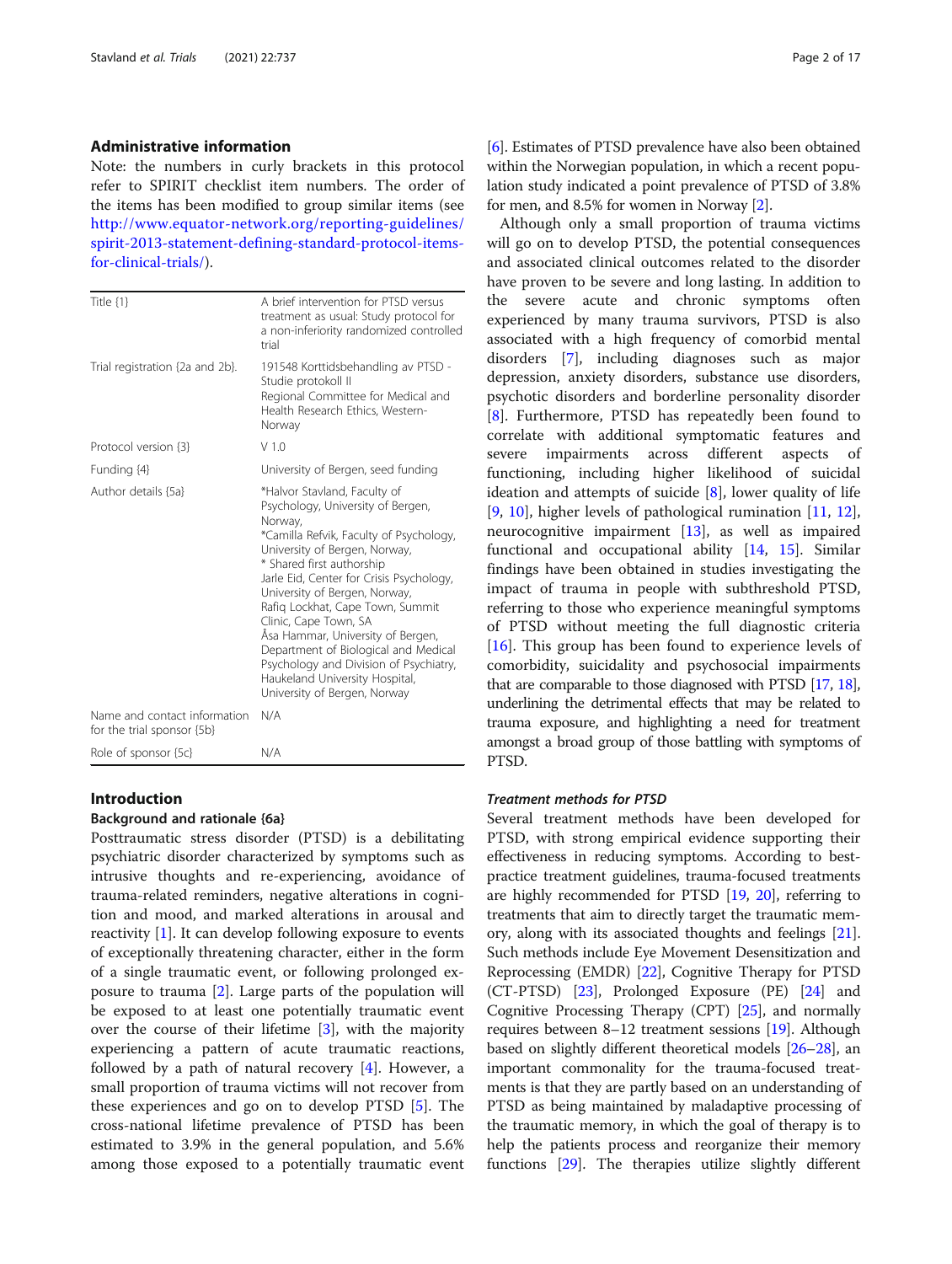strategies for processing the traumatic memories, ranging from verbal descriptions to visualization [[29](#page-15-0)]. In addition, methods may vary in degree of exposure to trauma, with some focusing on the traumatic memory as a whole, while others target particular difficult moments of the memory [[29](#page-15-0)]. Some trauma-focused therapies also aim to discriminate between the patients present and the traumatic event, assisting the patient to refocus their attention to parts of their life outside the trauma [\[29\]](#page-15-0). Despite the growing consensus on the effectiveness of these treatment methods, providing them to trauma survivors is not always feasible, and studies indicate that only a minority of those diagnosed with the disorder will seek treatment [[30](#page-15-0)]. As such, a significant proportion of those who suffer from PTSD do so in the absence of appropriate treatment methods [\[31\]](#page-15-0).

## Barriers to care

Several barriers to care have been outlined in the literature as potentially preventing those who suffer from PTSD from receiving treatment [\[31\]](#page-15-0). Firstly, existing methods often require a relatively high investment of resources not available to all affected individuals. This is especially true for certain groups, such as people of low socio-economic status, refugees, and those living in warzones or underdeveloped nations, where the governmental health service and welfare infrastructure might be underdeveloped, inaccessible or costly [[32,](#page-15-0) [33\]](#page-15-0). Even in developed nations, access to treatment may be difficult or slow to obtain [[34](#page-15-0)], due to structural barriers such as long waiting times and insufficient treatment availability [[35,](#page-15-0) [36](#page-15-0)]. Yet when such treatments are made available, other factors may prevent trauma victims from seeking help, including psychosocial factors such as shame and stigma [[37\]](#page-15-0). In cases where people do seek out and receive treatment for PTSD, premature dropouts are common [[38,](#page-15-0) [39](#page-15-0)], which might in part be due to the amount of time and resources required for the treatment, as it has been found that a greater number of sessions correlates with higher premature dropout rates [[39\]](#page-15-0). Additionally, reasons for dropout might also be related to specific characteristics and symptoms of trauma patients, and studies have found avoidant tendencies to be associated with a higher likelihood of dropout from therapy [\[40](#page-15-0)]. Hence, in addition to serving as a core symptom of PTSD [\[1](#page-14-0)], avoidance of trauma-reminders might also function as a crucial barrier to care.

Common for the outlined barriers to care, is that they may deprive patients of the opportunity of receiving sufficient evidence-based treatment [[31\]](#page-15-0), potentially leading to symptom exacerbation and greater burden of disease. When left untreated, PTSD tends to develop into a chronic condition, with findings indicating that

more than one third of people with PTSD will continue to experience symptoms 30 years after onset of the disease [\[41\]](#page-15-0). As PTSD continues to add considerably to the national burden of disease both in Norway and in other parts of the world [[42,](#page-15-0) [43\]](#page-15-0), there is currently a need to identify alternative treatment methods that can address the existing barriers to care in order to obtain greater attendance and engagement in treatment, and successfully accommodate the needs of people suffering from symptoms of PTSD.

## Brief treatments

Research into time- and resource-effective treatments may prove to be a valuable endeavor in the quest to provide viable additions - maybe even alternatives - to the standard treatments of PTSD. These treatment methods are commonly known as "brief treatments" and are often based on a condensed version of various long-form standard treatments [\[44](#page-15-0)–[49\]](#page-15-0). The idea of condensed therapies for psychological disorders is well established, with the Bergen 4-Day Treatment (B4DT) [\[50\]](#page-15-0) being one of the most promising examples of such practices. This treatment has proven to be highly effective both in and outside of Norway [\[51](#page-16-0), [52](#page-16-0)], with results indicating that the treatment of severe mental illnesses does not necessarily have to be as time-consuming as previously assumed. Promising results have also been gained for brief interventions specifically developed for treating PTSD, including a five-session written exposure therapy (WET) [[53](#page-16-0)], which has been found to be non-inferior to standard psychological treatment, despite its significantly reduced treatment dose [[53](#page-16-0)]. Additionally, a threesession concentrated version of EMDR [[48](#page-15-0)] as well as a one to five-session accelerated resolution therapy [[54](#page-16-0)] have also demonstrated significant alleviation of PTSD symptoms following interventions. In addition to the promising results of these interventions, there is growing evidence supporting the notion that recommended evidence-based treatments, such as EMDR, PE and CPT, might be delivered in a more intensive manner, with results indicating improved treatment response and reduced dropout [[55\]](#page-16-0), underlining the potential of delivering therapy in a less time-consuming format, without compromising on treatment outcomes.

## BWRT

A recent addition to the brief treatment arena for PTSD is Brain Working Recursive Therapy (BWRT®) [[56\]](#page-16-0), a single-session intervention based on an understanding of PTSD as being caused and maintained by maladaptive processing of the traumatic memory, in which the main goal of the therapy is to help the client change these maladaptive patterns in order to alleviate symptoms. The intervention is carried out following a strict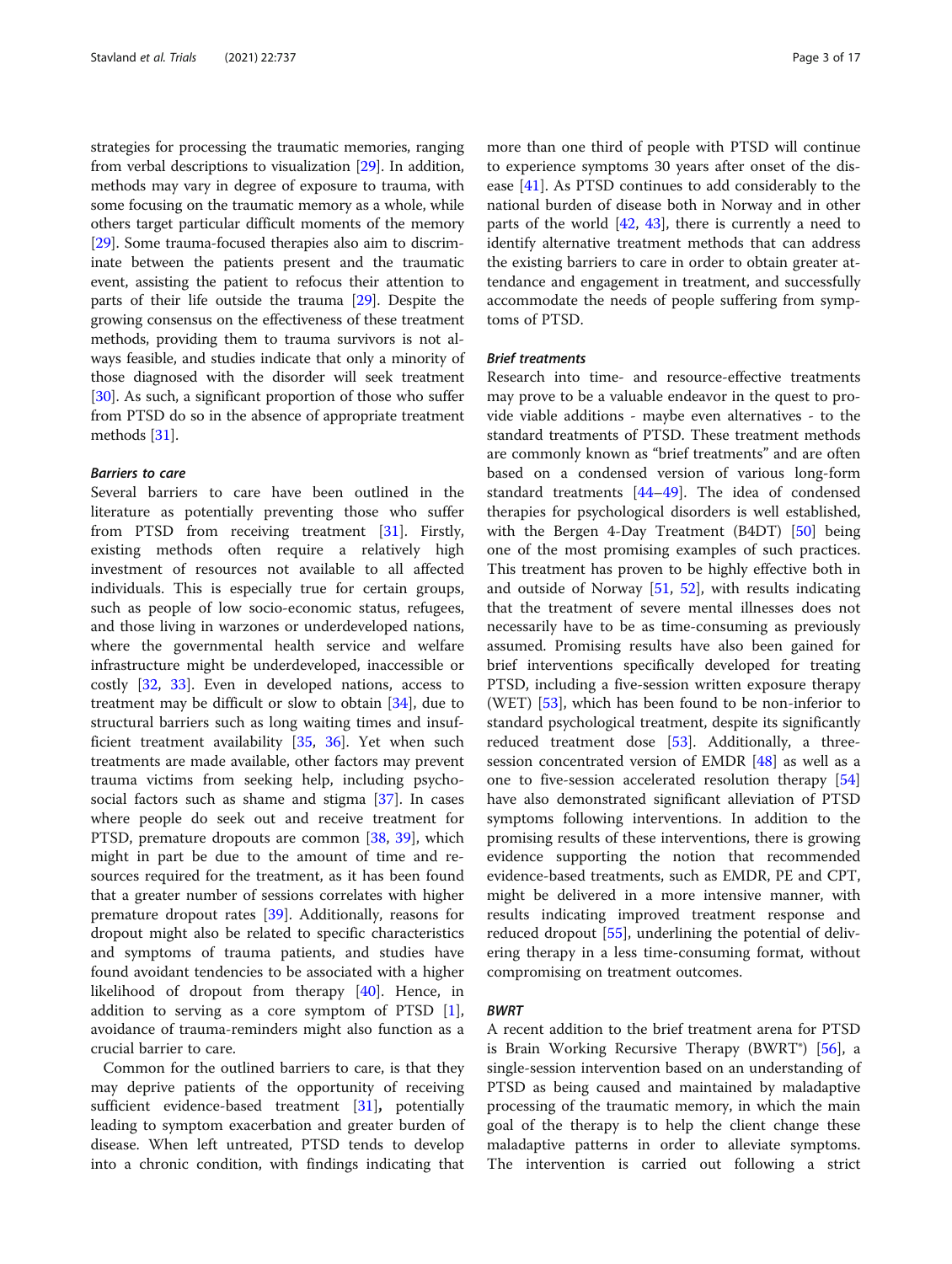protocol with a well-defined procedure [[56\]](#page-16-0) without the patient having to disclose the full details of the traumatic memory. In brief, BWRT moves through different stages, and utilizes visualization techniques in processing of the traumatic memory. Exposure to the traumatic memory is done in a brief manner, mainly focusing on the worst part of the traumatic memory. It also focuses on generating a new memory of the traumatic event, in which the patient is encouraged to visualize their preferred response to the traumatic situation in mind. In addition, the intervention aims to assist the patient in the discrimination between trauma and other life events, and patient is guided through visualizing a future memory in which the traumatic memory is no longer interfering with their lives.

## Rationale for a randomized controlled trial

Although not yet subjected to systematic empirical investigation, case studies indicate that BWRT might hold the potential for achieving sustainable change related to PTSD symptoms following a single session, in a way that is well-tolerated by patients [[57\]](#page-16-0). It is currently a widespread method practiced in large parts of South Africa, with clinical experiences suggesting an often immediate and long-lasting effect following the intervention, related to patient's symptomatology, as well as their functional abilities in personal and vocational settings. However, the current lack of empirical evidence regarding the method might leave an effective and resource-efficient trauma treatment out of reach for patients and public health professionals in other parts of the world. Given the outlined challenges related to existing trauma treatment methods, as well as the growing evidence supporting the potential of brief interventions, BWRT could serve as a positive addition to the future of trauma treatment. Considering its properties, BWRT might also be eligible to battle some of the existing barriers to care, and thus make trauma treatment more widely accessible, easier to administer on a larger scale, less time-consuming, and better tolerated by patients. The current study protocol outlines a detailed plan to conduct the first non-inferiority randomized controlled trial aimed to explore the efficacy of BWRT compared to treatment as usual (TAU), and thus represents an important step towards empirically investigating the efficacy of this brief treatment method. Specifically, we wish to examine whether BWRT is non-inferior to TAU, despite its compromised timeframe.

## Objectives {7}

#### Primary objective

The primary objective of the proposed study is to measure changes in severity of PTSD symptoms (primary outcome), from 1-week pre-intervention (T1)

to within 3 weeks post-intervention (T2), and from T2 to 6 months follow-up (T3), and to compare the results of the two groups.

#### Secondary objectives

As our secondary objectives, we plan to explore any potential differences between the BWRT and TAU groups on self-reported measures related to participants' perceived quality of life, levels of rumination, functional and cognitive ability (secondary outcomes) following the interventions (T1 to T2 and T2 to T3).

## Trial design {8}

This study is a two-armed non-inferiority randomized controlled trial with a parallel group design. Participants will be allocated at a 1:1 ratio to one of the following treatment conditions: (1) BWRT or (2) treatment as usual.

## Methods: Participants, interventions and outcomes

#### Study setting {9}

The study will take place in Bergen, Norway. Interventions will be carried out at the Department of Biological and Medical Psychology, University of Bergen, as well as the Centre for Crisis Psychology.

## Eligibility criteria {10}

Participants. Based on a statistical power analysis described under the statistics sections, the study sample will consist of 82 adults between the ages 18–65. To be eligible to take part in the study, participants must have experienced at least one traumatic experience throughout their lifetime. In addition, participants must meet the DSM-5 criteria for PTSD [[1\]](#page-14-0), or subthreshold PTSD. In reference to the majority definition for subthreshold PTSD [\[16](#page-15-0)], the following DSM-5 criteria must be fulfilled: A (exposure to traumatic stressor), in addition to three out of four of the following symptomclusters; B (intrusion), C (avoidance), D (negative alterations in cognitions and mood), or E (alterations in arousal and reactivity). In addition, a marked decline in functioning and symptom persistence for over a month is also required. To ensure a firm ecological validity and greater generalizability of our results, we plan to include a study sample with a heterogeneous trauma history. Thus, participation will not be restricted to one particular type of trauma (e.g. sexual violence). In addition, common comorbid conditions such as anxiety and mild to moderate cases of depression will not be reasons for exclusion. All comorbid conditions will be registered and recorded at inclusion and reported in our results.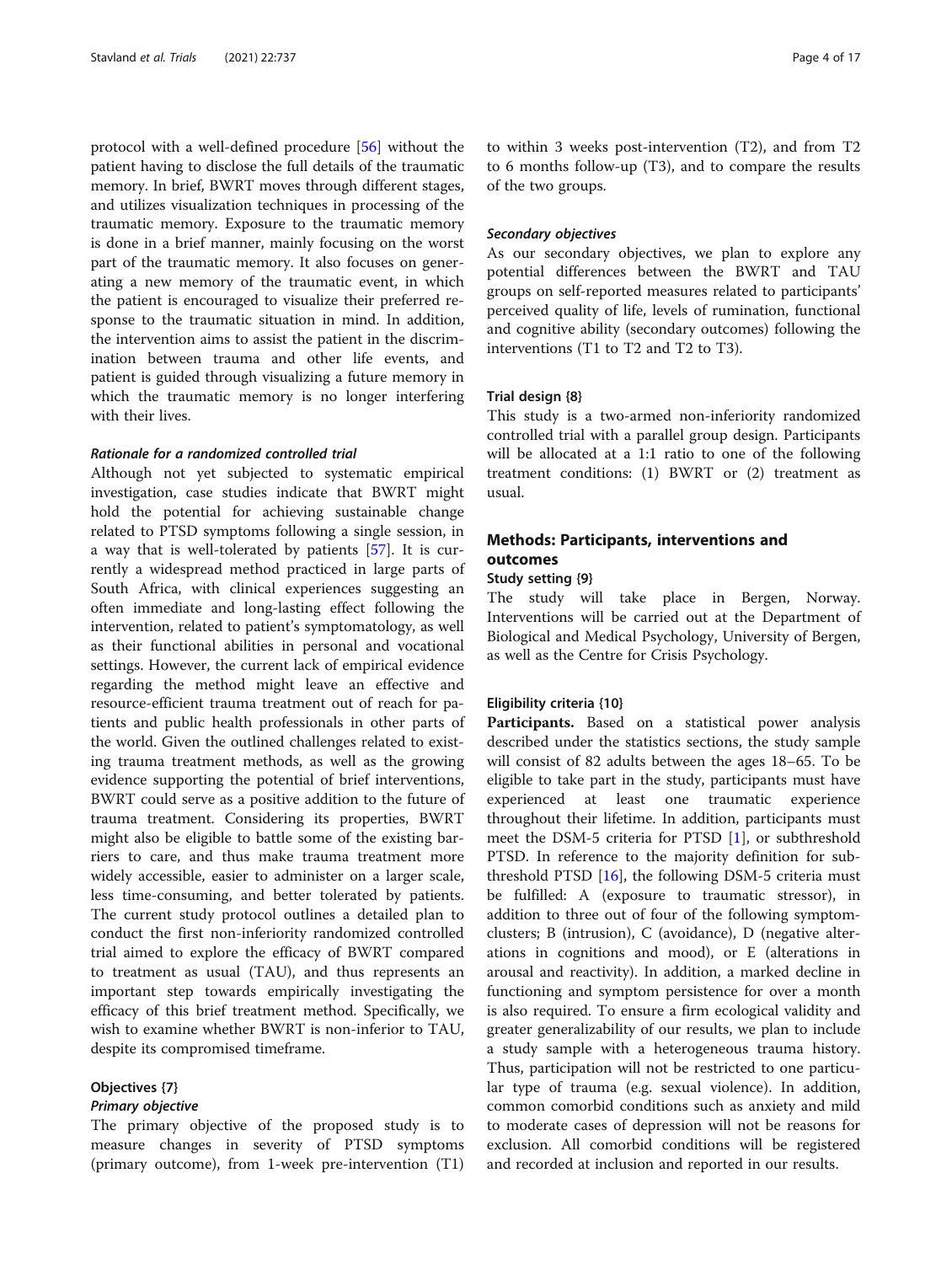## Exclusion criteria

Participants who meet any of the following criteria will be excluded from the study: (1) ongoing psychotic disorders, or a history of psychosis, (2) severe suicidal ideation, (3) bipolar disorder, (4) BMI index too low to benefit from psychological interventions, (5) severe alcohol or substance dependence, (6) serious somatic illness or brain damage, (7) participation in concurrent psychotherapy. These criteria have been chosen to optimize participant safety, and to ensure that the results of the study are both accurate and meaningful.

#### Dropout criteria

Participants whom for whatever reason discontinues their participation in the study, will be registered and reported in our results as dropouts. If available, reason for drop-out will be reported. All data related to the participant's participation will be deleted unless the participant consents to the continued use of existing data.

## Eligibility criteria for psychotherapists

All psychologists carrying out interventions are required to have at least one year of clinical experience. Treatment as usual will be carried out by clinical psychologists affiliated with the University of Bergen. The BWRT intervention will be carried out by clinical psychologists who have already completed an intensive 2-day BWRT-workshop in South Africa, and hence are certified in the BWRT method.

## Who will take informed consent? {26a}

Informed consent will be obtained by the project coordinator, or available study staff.

## Additional consent provisions for collection and use of participant data and biological specimens {26b}

Not applicable, as no ancillary studies are planned.

#### Interventions

## Explanation for the choice of comparators {6b}

The aim of the proposed study is to investigate whether BWRT is noninferior to current evidence-based therapies "as practiced". In order to investigate this matter, we have chosen "treatment as usual" as a comparator to BWRT, with the relatively open-ended definition of TAU as any evidence-based therapy for PTSD provided within the Norwegian health care system and adhering to the National Institute for Health and Care Excellence (NICE) guidelines for treating PTSD [[19\]](#page-15-0). The rationale behind choosing this comparator in the proposed study, is that we consider it as a necessity to compare the efficacy of BWRT to those treatment options that would be available in absence of the brief intervention. Additionally, "treatment as usual" as a comparator positively

impacts the feasibility of the study, as there will be no need to recruit expert clinicians of a specific therapy method or rigorous training of therapists to ensure treatment protocol adherence. Hence, the current design allows for a feasible comparison of the efficacy of BWRT compared to the general high standards of practice in PTSD-treatment in Norway and enables the investigation of whether a one-hour session of BWRT can come close to the effects of the multifaceted, individually adjusted and resource-intensive PTSD-treatment currently residing in the Norwegian health care services. Given that the empirical investigation of BWRT's efficacy is still in its infancy, we consider TAU as a feasible basis of comparison in the current non-inferiority trial, in order to inform whether BWRT offers real therapeutic remedies for trauma patients, in a way that is non-inferior to existing treatment methods.

## Intervention description {11a} **BWRT**

The BWRT [\[56](#page-16-0)] intervention will be carried out in a single session, with a duration of approximately 55 minutes. In accordance with BWRT's understanding of PTSD as being caused by maladaptive processing of the traumatic memory, the intervention begins by implementing aspects of psychoeducation, in order to socialize the patient to this understanding. This first step involves the use of analogies, by metaphorically comparing the traumatized brain to a computer with malware, representing the PTSD-symptoms, that is currently causing impaired functioning. The treatment is further described to the patient as working directly on this malware, in order to regain functioning and hence reduce symptoms and distress. Following this initial explanation of the coming treatment process, the intervention moves through several different phases, using a strict but simple protocol, focusing on the patient's past, present and future. The intervention can be described as a therapist-assisted exposure, in which elevated levels of arousal are seen as a window to intervene.

Visualization. Initiating the treatment, the patients will be instructed to close their eyes, and imagine their worst traumatic memory, without any form of verbal recollection. A crucial part of the therapy is emotional involvement, in which the patient is instructed to notice what they are feeling, and where they are feeling it. The clinician is looking for high emotional involvement during this phase, in which the patient is asked to report, on a scale from 1 to 10, how distressing the conjured image is. If the patient rates an 8 or higher, or it is obvious based on body language that the memory is severely upsetting, the clinician asks the patient to quickly "zoom"' into the worst moment of the traumatic memory and indicate, by raising a finger, when they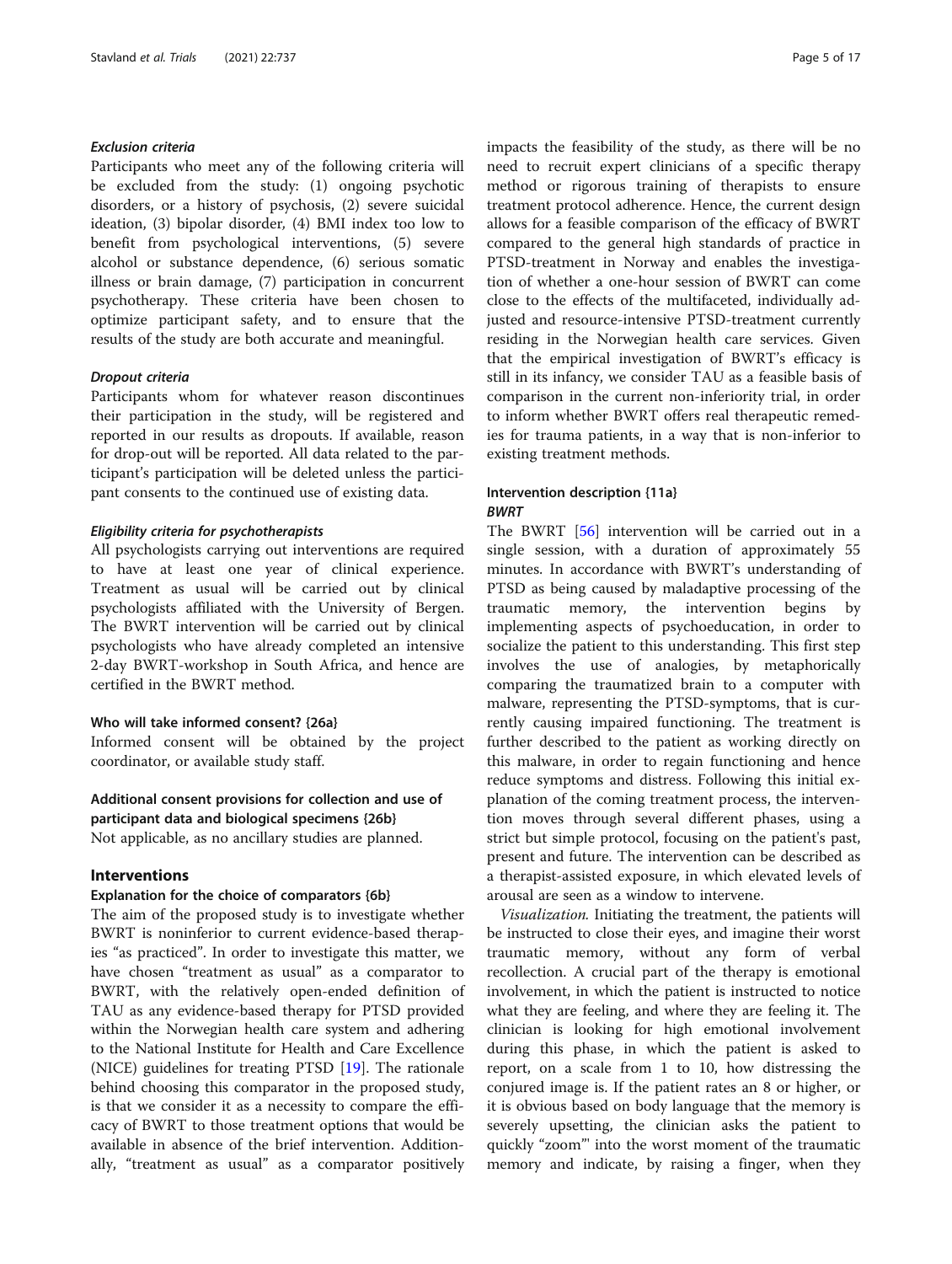have it in mind. The therapist then claps her hands and asks the patient to freeze the image in mind. What follows is then a series of mental imagery instructions where the patient is asked to change the traumatic memory in any preferred way that makes the patient feel better. The patient is then instructed to focus on where they are now, by grounding themselves to where they are sitting. Following this step, the patient is then instructed to create a positive memory of oneself in the future, visualizing being in a place where one has completely overcome the traumatic event.

Looping. These different stages of visualization are followed by a looping process, in which the therapist uses a script in instructing the patient to quickly move from the frozen traumatic memory, onto their preferred memory, to where they are now, moving along to the good memory of themselves in the future. This process is repeated 6 times, in which the therapist gives the instructions with high speed and intensity, and the goal is to occupy the patient's working memory.

Consolidation. Following the looping process, the patient is instructed to open their eyes, and the therapist initiates a momentary chat about mundane topics, lasting for about 1–3 minutes. This is believed to be the consolidation phase, where the new memories are allowed to be unconsciously processed while the mind is occupied with simple social interaction.

Check phase. At the end of the session, the patient is asked to visit the original traumatic memory and report once again, on a scale from 1–10, how upsetting this memory is now. If the patient reports an activation level of 3 or more, parts of the process are repeated. Otherwise the treatment is finished by clarifying potential questions or explaining common effects of the therapy. The protocol is not published and is currently only available to licensed therapists who have been trained in the method. For a full and detailed description of the process, please contact the authors.

## TAU

Participants who are allocated to the TAU group will be referred to treatment provided by clinical psychologists in the Norwegian health care system, who are affiliated with the Centre for Crisis Psychology. Treatment length will be capped at twelve sessions within a period of 16 weeks, in order to account for missed sessions. Therapists are free to choose whatever preferred treatment method for PTSD, as long as the selected method adheres to the NICE guidelines [\[19\]](#page-15-0).

## Criteria for discontinuing or modifying allocated interventions {11b}

Participants are informed of the voluntary nature of participation in the study and may choose to withdraw

their participation consent at any time. All cases of discontinuation will be reported to the project coordinator. Additionally, an assessment of outcome data will be carried out for the first 15 participants in the BWRT group, by an independent analyst. Should the results from such an assessment indicate that this group shows either no change or worsening of symptoms post intervention, the trial itself will be discontinued. In order to control for the limited, but existing test-retest and interrater reliability issues related to the CAPS-5 [[58\]](#page-16-0) no change will be defined as less than or equal to a 4-point reduction in total severity score. Should that be the case, every participant in the BWRT-group will be offered admission into the TAU-group if they wish so. Every new and existing participant in the TAU-group will hence be allowed to finish their treatments, but their participation in data collection will be discontinued.

### Strategies to improve adherence to interventions {11c}

The proposed study will implement several strategies in order to improve general adherence to interventions, focusing both on aspects related to the participants, therapists, protocol and data collection.

## Participant adherence

In order to increase adherence to data collection procedures, general investment in the study, as well as decrease the risk of dropout, all participants will be matched with a designated staff member who will serve as their contact person. This person will be responsible for reminding participants of data collection appointments, in addition to being available for answering questions and concerns the participants might have related to the study.

## Clinician protocol adherence

As the TAU condition involves treatment in a Norwegian clinic part of the public health care system, this group of clinicians do not need any strategies to improve protocol adherence, as this is already endemic to the system. However, they will be required to regularly report progress to the project coordinator, in order to inform timing of data collection. There will also be organized an information channel where the therapists can communicate with the project coordinator should there be any questions before, during or after the intervention period. In order to improve adherence to the BWRT protocol, additional training and videotaped "mock-therapies" without real participants will be organized for the BWRT-therapists. There will also be arranged regular meetings with the project coordinator to discuss potential obstacles, questions or complications related to protocol adherence. One therapist will be assigned a lead therapist role, with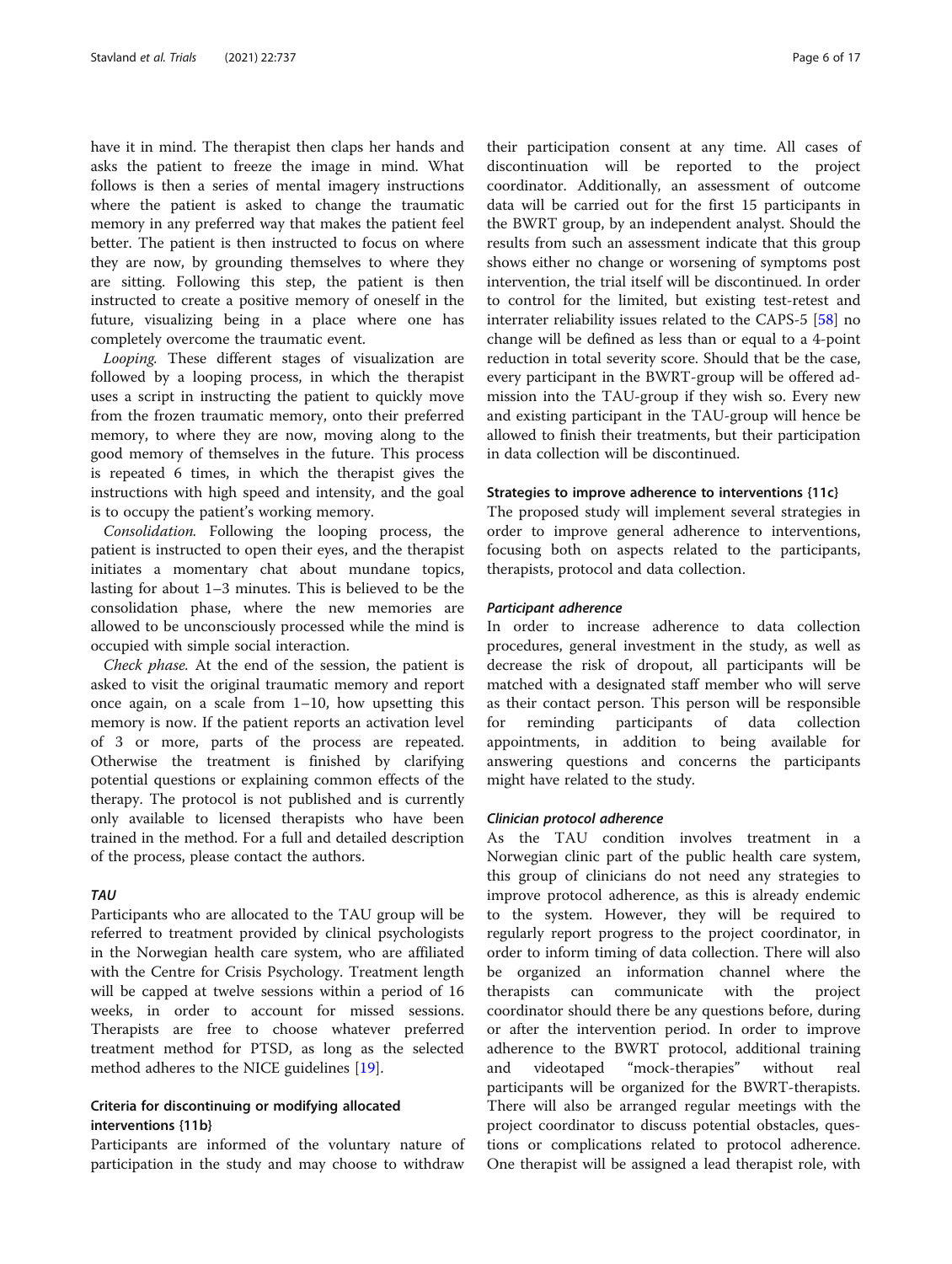responsibility for the communication between therapists and the project coordinator outside of these regular meetings.

## Data collection adherence

In order to reduce measurement biases, independent raters blinded to group allocation will be used to conduct all clinical interviews and non-self-report-measures related to the primary and secondary outcomes. Because independent raters are uninvolved with any other part of the study and blinded to the study design, we believe the risk of data pollution through confirmation bias will be reduced, strengthening the validity of the outcome data. To ensure that data collection will be administered safely and on schedule in a predictable manner for all parties involved, the most scientifically and assessment-experienced independent rater will serve as senior independent rater. This person will have a lead role and main responsibility for data collection scheduling, follow-ups and participant safety (during data collection) and will report directly to the project coordinator. Additionally, all independent raters will go through a training program to enhance measurement reliability, including the administration of "mock" sessions which will be videotaped and evaluated by the senior independent rater. All independent raters will report and submit their data to the senior independent rater.

## Relevant concomitant care permitted or prohibited during the trial {11d}

All participants will be asked to report any and all possible concomitant treatments during the study, including "alternative treatments" such as healers, coaches etc. Any findings will be reported to the project coordinator and dealt with accordingly should there be any suspicion of data pollution. Psychopharmacological treatment that is initiated and considered stable before the onset of participation, such as antidepressants, anxiolytics and stimulants will be permitted. If these medications are discontinued or modified in their use during the study, this will be reported and used as a variable. Any psychiatric or PTSD-specific psychopharmacological concomitant treatment will result in removal from the dataset, unless such care or treatment is acute and clearly unrelated to the treatment received during the study. Exclusion from the dataset due to concomitant care will under no circumstances exclude any participants from finishing their treatments should they wish to.

## Provisions for post-trial care {30}

All participants who wish so, will have the option of contacting the project coordinator for a referral for treatment in the Norwegian healthcare system following

the study period. This information will be recorded and reported in the results.

## Outcomes {12}

In order to investigate the potential utility of the interventions, all participants will be assessed with both clinical and self-report measures. This includes monitoring the core symptom load of PTSD, as well as changes in self-reported measures of quality of life, rumination, and functional and cognitive ability, which have all been found to represent central aspects of PTSD [\[9](#page-14-0)–[15\]](#page-15-0).

#### Primary outcome measure

Potential changes in severity of PTSD symptoms from baseline to post-treatment and 6 months follow-up will be assessed using The Clinician Administered PTSD Scale for DSM-5 (CAPS-5) [\[58](#page-16-0)]. CAPS-5 is a structured diagnostic interview and is considered the gold standard for assessing symptoms of PTSD [\[59](#page-16-0)]. The interview consists of 20 questions related to each of the 4 symptom clusters defined in the DSM-5 criteria for PTSD [\[1](#page-14-0)]. Symptom severity is based on a combined evaluation of frequency and intensity of each individual symptom, which is assessed on a 5-point rating scale, ranging from 0–4 (0 = asymptomatic, 1 = mild/subthreshold, 2 = moderate PTSD/above threshold, 3 = severe/markedly increased,  $4 =$  extreme) [\[58](#page-16-0)]. A total severity score for PTSD symptoms will be established based on the summed severity of each symptom, with scores ranging from 0–80.

Prior to the CAPS-5 baseline measure, the Life Event Checklist for DSM-5 (LEC-5) [\[60\]](#page-16-0) will be administered to identify the presence of a potential traumatic life event (DSM-5 criterion A) [\[1](#page-14-0)]. The LEC-5 is a selfreport measure consisting of 16 potentially traumatic events, in which participants indicate level of exposure related to each of these on a 6-point nominal scale [\[60](#page-16-0)]. It also includes one additional item in order to assess any other potentially traumatic life events not included on the measure. Based on the participant's answers, the single worst traumatic incident, if more than one, will be identified and used as the reference trauma for the CAPS-5 measure. If there are several traumas which are strongly related to each other, for example three traumatic combat experiences during the same employment, these will be grouped as one trauma. LEC-5 will also be used to record the type and number of traumas for use in subgroup-analysis to see whether this impacts the outcomes.

## Secondary outcome measures

The Satisfaction with Life Scale (SWLS) [[61](#page-16-0)] will be used to measure potential changes in participants' self-reported quality of life. The SWLS consist of 5 statements related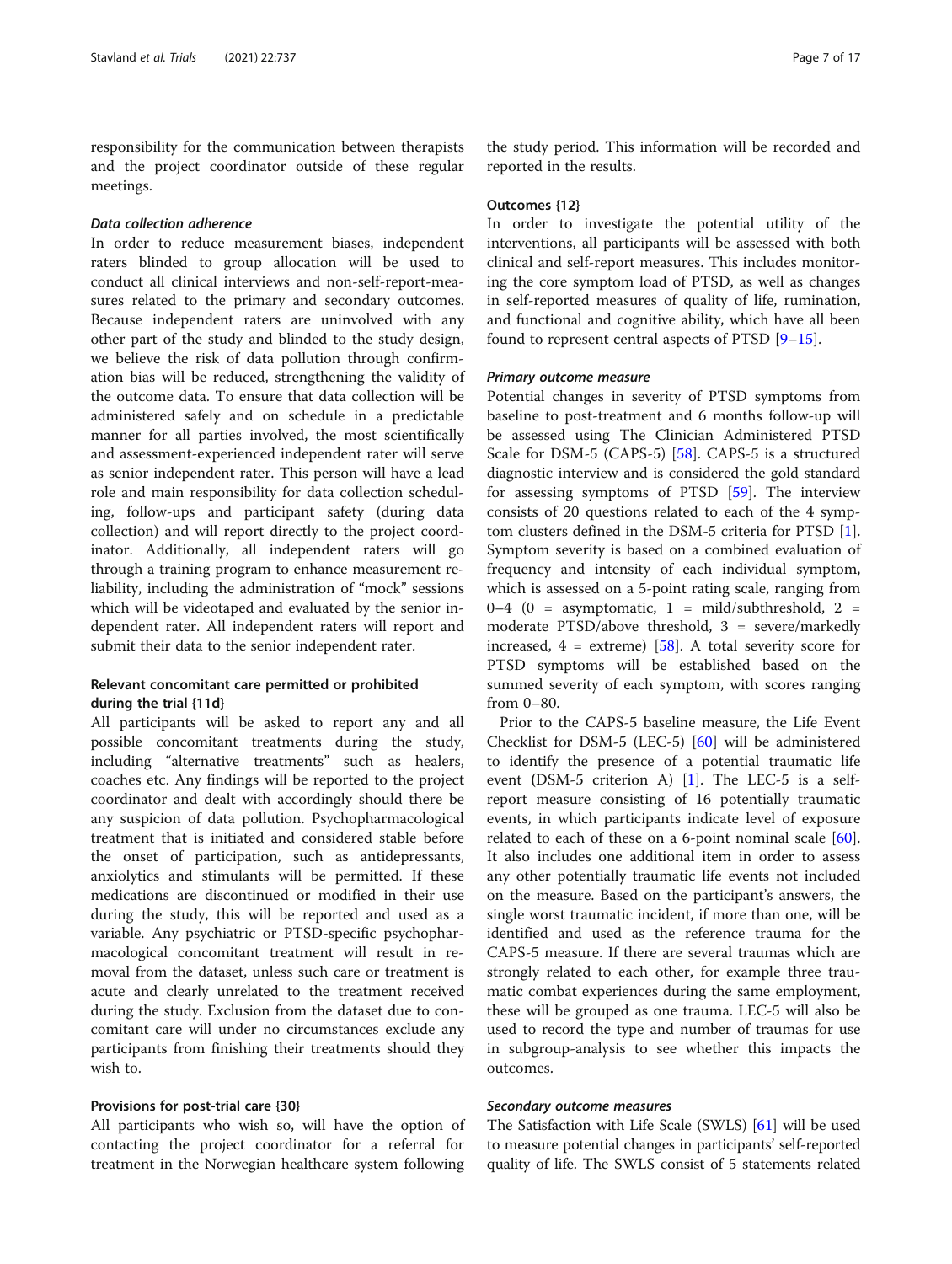to global life satisfaction and subjective well-being, using a 7-point scale to indicate agreement (from 1 – strongly disagree, to 7 – strongly agree), and with scores ranging from "extremely dissatisfied" to "extremely satisfied". The SWLS has shown sufficient sensitivity in detecting potential changes in life satisfaction over the course of clinical interventions [[62](#page-16-0)] and will be handed to participants at baseline, post-intervention, and at the 6-month follow-up.

In order to measure potential changes in participants' functional ability in work and social settings, we will be using the Work and Social Adjustment Scale (WSAS) [[63\]](#page-16-0). The WSAS assesses participants' self-reported degree of impairment related to five domains of functioning (ability to work, home management, social leisure activities, private leisure activities, close relationships), consisting of one statement related to each domain, with a response scale indicating perceived impairment on a scale from 0 (not at all) to 8 (very severely). The WSAS is considered a reliable and valid measure of work and social adjustment [\[63](#page-16-0)], and participants will be asked to fill out the questionnaire at baseline, post-intervention, and at the 6-month follow-up.

Potential changes in cognitive functioning will be assessed using the Perceived Deficits Questionnaire-

Depression, 5-item (PDQ-D5) [[64\]](#page-16-0). The PDQ-D5 is a 5 item questionnaire, assessing the presence of problems related to memory, attention and concentration during the past week. The PDQ-D5 uses a 5-point Likert scale, with answers ranging from 0 (never in the past 7 days) to 4 (very often [more than once a day]). Participants will be asked to fill out the PDQ-5D at baseline, postintervention and 6-month follow-up.

Potential changes in participants levels of rumination will be measured using the Ruminative Responses Scale (RRS) [[65\]](#page-16-0). The scale consists of 22 statements related to ruminative tendencies, using a 4-point Likert scale to indicate frequency of different types of ruminative thinking, with responses ranging from 1 (almost never) to 4 (almost always). The questionnaire will be handed to participants in both groups at each point of data collection (T1-T3) in order to investigate potential differences between the two groups in ruminative thinking from baseline to post-intervention and 6-month follow-up.

## Participant timeline {13}

An illustration of the central timepoints of the study is provided in Table 1.

Table 1 Schedule of enrolment, interventions, and assessments. Recommended SPIRIT item. The Mini-International Neuropsychiatric Interview; M.I.N.I, The Clinician Administered PTSD Scale for DSM-5; CAPS-5, BrainWorking Recursive Therapy; BWRT, treatment as usual; TAU. Template retrieved from: <http://www.spirit-statement.org/publications-downloads/>

| <b>TIMEPOINT**</b>                                              | <b>STUDY PERIOD</b> |                                              |                        |                            |                      |  |
|-----------------------------------------------------------------|---------------------|----------------------------------------------|------------------------|----------------------------|----------------------|--|
|                                                                 | <b>Enrolment</b>    | <b>Allocation and</b><br>baseline assessment | <b>Post-allocation</b> |                            | 6-month<br>follow-up |  |
|                                                                 |                     |                                              | <b>Treatment</b>       | 3 weeks post-<br>treatment |                      |  |
| <b>ENROLMENT:</b>                                               |                     |                                              |                        |                            |                      |  |
| Eligibility screen                                              | X                   |                                              |                        |                            |                      |  |
| Informed consent                                                | Χ                   |                                              |                        |                            |                      |  |
| M.I.N.I.                                                        | Χ                   |                                              |                        |                            |                      |  |
| Demographic information                                         |                     | X                                            |                        |                            |                      |  |
| CAPS-5                                                          |                     | Χ                                            |                        |                            |                      |  |
| Allocation                                                      |                     | Χ                                            |                        |                            |                      |  |
| <b>INTERVENTIONS:</b>                                           |                     |                                              |                        |                            |                      |  |
| <b>BWRT</b>                                                     |                     |                                              | $\times$               |                            |                      |  |
| <b>TAU</b>                                                      |                     |                                              | X                      |                            |                      |  |
| <b>ASSESSMENTS:</b>                                             |                     |                                              |                        |                            |                      |  |
| CAPS-5                                                          |                     |                                              |                        | X                          | $\times$             |  |
| The Satisfaction with Life Scale (SWLS)                         |                     | $\times$                                     |                        | X                          | $\times$             |  |
| Work and Social Adjustment Scale (WSAS)                         |                     | X                                            |                        | $\times$                   | $\times$             |  |
| Rumination Response Scale (RRS)                                 |                     | X                                            |                        | X                          | $\times$             |  |
| Perceived Deficits Questionnaire-Depression,<br>5-item (PDQ-D5) |                     | X                                            |                        | $\times$                   | $\times$             |  |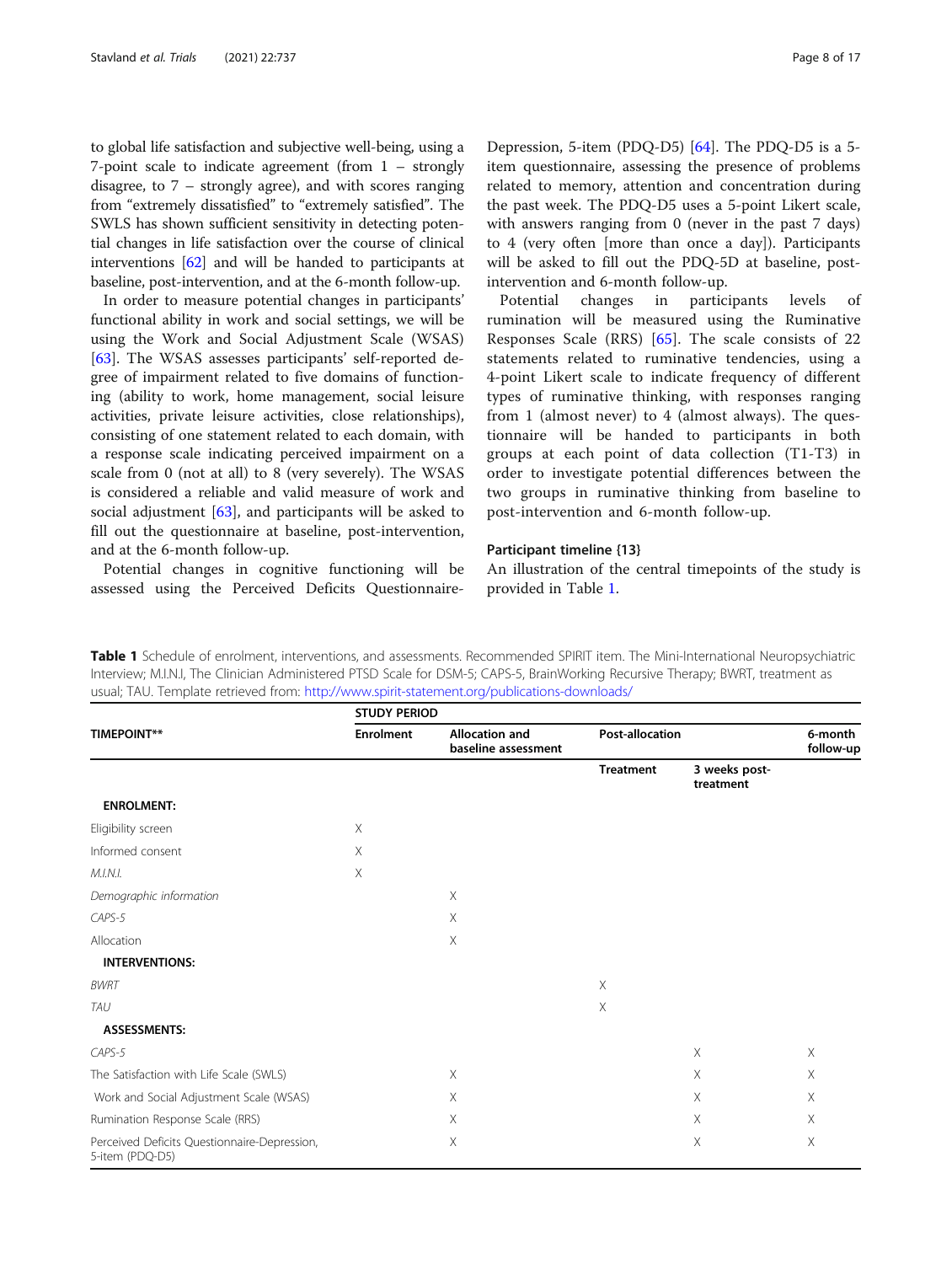## Sample size {14} Power analysis

The following formula provided in Flight and Julious [[66\]](#page-16-0) was used to perform a power analysis to determine the required sample size for the primary study aim to test non-inferiority based on CAPS-5 symptom severity:

$$
n = \frac{(r-1)(Z_{1-\beta} + Z_{1-\alpha})^2 \sigma^2}{r((\mu_A - \mu_B) - d_{N1})^2}
$$

Following previously published non-inferiority trials [[44,](#page-15-0) [67](#page-16-0)], we used 20 as an estimate of the population standard deviation on the CAPS-5 and a non-inferiority limit (dN1) of 10. Differences of less than 10 between TAU and BWRT on the CAPS-5 are thus considered clinically non-significant. Given that the BWRT group will receive a considerably shorter treatment than TAU, it can be argued that there may be a small difference in scores between treatments. We therefore set  $\mu$ A –  $\mu$ B = 1 (10% of the non-inferiority limit of the mean difference). The remaining specifications were power (1-β) of .80, a Type I error rate (α) of .05, and an equal allocation  $(r)$  to the two treatment groups. With these specifications, 41 participants are required per treatment group.

#### Recruitment {15}

Participants will be recruited through a multifaceted recruitment strategy, including recruitment brochures to general practitioners, the student psychological welfare services, targeted social media ads, as well as posters and leaflets distributed throughout the city of Bergen. Recruitment will also take place through notifying the surrounding government funded out-patient clinics, which due to their amount of referrals is expected to be the main recruitment channel. Recruitment methods will include a brief description of the study, in addition to contact information. Evaluation of recruitment strategies will be done continuously to maximize likelihood of achieving adequate enrolment, and recruitment strategy for each enrolled participant will be recorded and reported in the results. Additionally, a diagram of participant flow throughout the trial will be provided, including information regarding how many were assessed for eligibility, excluded due to declining to participate or meeting exclusion criteria, randomized and allocated to interventions, lost to follow-up or discontinued interventions, completed the trial and were included in analysis, and how many who were excluded from analysis.

#### Screening procedure

Prior to inclusion, potential eligible participants who have expressed interest in participating will be contacted by study staff and given a detailed description of the study and the estimated time frame of participation. A brief phone screening will be conducted to establish whether the individual has experienced a traumatic event, and if any of the core symptoms of PTSD has been present in the last month. For this matter, we will be using The Primary Care PTSD Screen for DSM-5 (PC-PTSD-5) [[68\]](#page-16-0), a five-item screen designed to identify people with probable PTSD. A brief assessment will also be conducted for all inclusion/exclusion criteria, in which the participant will be asked about the presence of symptoms related to psychosis, bipolar disorder, and substance abuse.

#### Assessment of psychiatric comorbidity

In order to determine any comorbid psychiatric conditions of relevance to this study (see SPIRIT item 10), we will use the Mini-International Neuropsychiatric Interview (M.I.N.I) [[69\]](#page-16-0) during the initial assessment session. The M.I.N.I. is a brief structured interview, designed to screen for current and lifetime mental health disorders, in both accordance to the DSM-5 and ICD-10 [[69\]](#page-16-0). The interview will be conducted in its totality, with exception of the PTSD module.

## Inclusion

Based on the information provided in the screening, individuals who seem eligible to participate will be invited to an appointment at the study site where they will be provided with thorough information regarding the study and voluntary nature of participation. Individuals who wish to participate will have to fill out an informed consent form prior to further assessments. All participants will undergo diagnostic procedures prior to inclusion, conducted by an independent assessor within a week prior to onset of intervention, in which final inclusion will depend on the participants' scores on the CAPS-5 measure reaching at least subthreshold PTSD.

#### Safety procedure

Individuals who do not meet the criteria for inclusion, and hence are considered ineligible to participate in the study, will be advised to seek out their GP for further assessment. Appropriate referrals will be made for individuals who show clinically significant symptoms of PTSD, but who are excluded from the study sample due to exclusion criteria. If any of the candidates express an acute risk of suicidality, they will immediately be referred to emergency care and followed there by a member of staff.

## Assignment of interventions: allocation

## Sequence generation {16a}

After providing informed consent and completing baseline measures, all eligible participants will be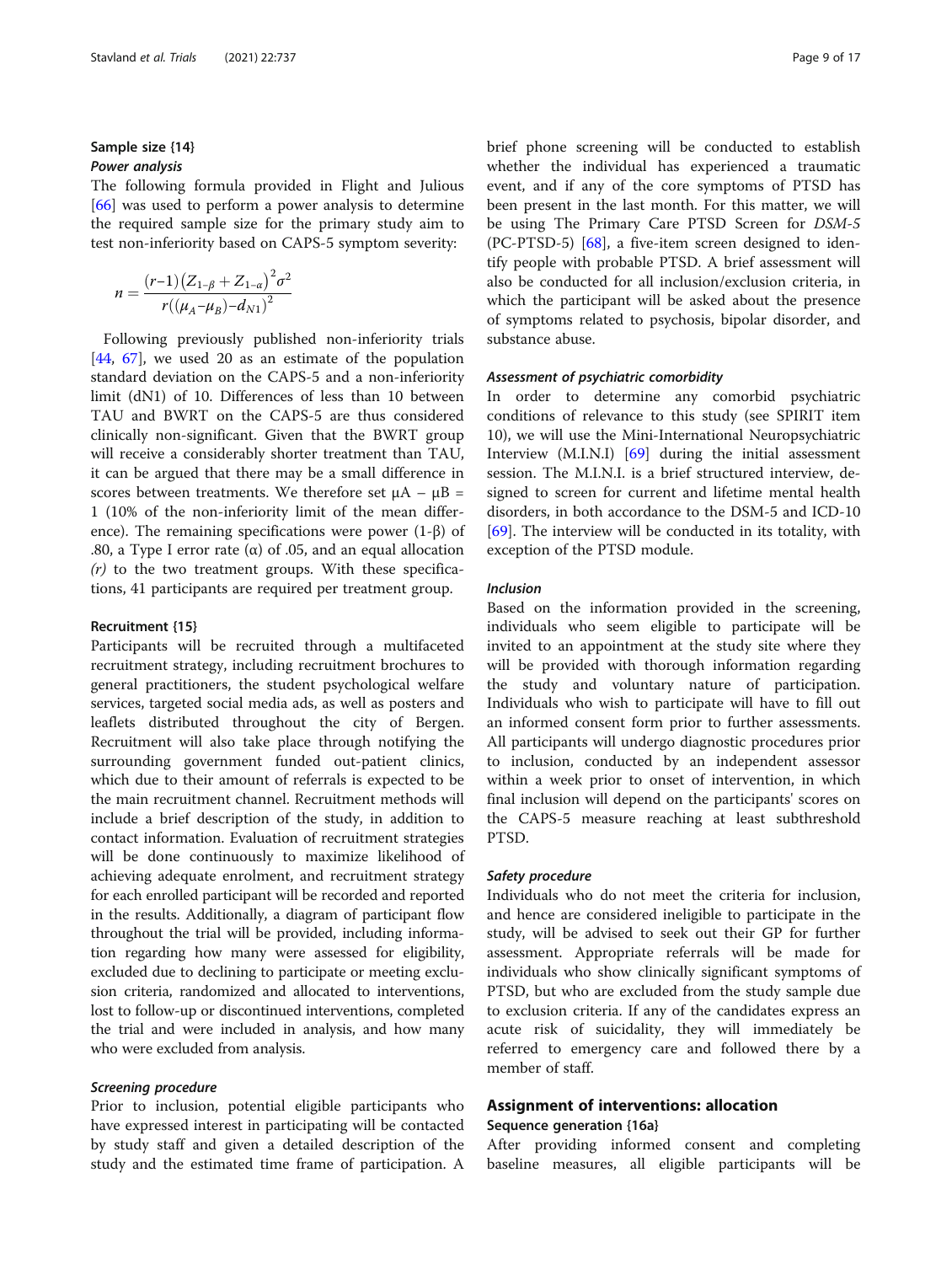randomly assigned to one of two treatment conditions: (1) BWRT or (2) TAU. Randomization will be carried out on a 1:1 allocation ratio, and stratification will be applied for gender (male and female) and age group (under 30, 30–45, 45–65) to ensure a greater balance within and between the two groups.

## Concealment mechanism {16b}

Participants will be randomized using a randomization software. To conceal intervention allocation, the computer-generated randomized allocation sequence will be stored in opaque sealed envelopes until both primary and secondary baseline measures have been completed.

## Implementation {16c}

The randomization process, enrolment and allocation to interventions will be carried out at the University of Bergen, by administrative staff with no involvement in the study. Staff responsible for collecting outcome measures are not allowed to receive any information regarding group allocation.

## Assignment of interventions: Blinding

#### Who will be blinded {17a}

Due to the nature of the study, neither participants nor therapists can be blinded to treatment allocation. To minimize the risk of bias and measurement errors, all repeatable measures that will be used to assess the effect of treatment will be administered by independent raters (IR) who are trained in their use. Instruments intended to screen for exclusion criteria will also be performed by independent raters to avoid any recruitment bias. All IR will be blinded to the participants group allocation, and participants will be advised not to share any information regarding group allocation. Study personnel conducting the statistical analyses will also be blinded to group allocation.

## Procedure for unblinding if needed {17b}

Given that both participants and therapists are already unblinded to treatment allocation, a procedure for further unblinding is not considered applicable to the proposed study, as we foresee no situations in which unblinding of independent raters or staff working with statistics will be necessary.

## Data collection and management

## Plans for assessment and collection of outcomes {18a}

Data will be collected from clinical interviews and selfreport questionnaires. Detailed information regarding primary and secondary outcome measures is provided under SPIRIT item 12. Data collection will take place at the following time points: at baseline within 1 week prior

to intervention (T1), within 3 weeks post-intervention (T2) and at 6 months follow-up (T3). Information regarding demographic variables and baseline measures will be collected at the study site, at the University of Bergen. In order to ensure the completion of follow-up measures, participants will be given the option of completing such measures through an online channel, see SPIRIT item 18b.

## Plans to promote participant retention and complete follow-up {18b}

In order to promote participant retention and completion of follow-up, the same strategies as described under SPIRIT item 11c under heading "Strategies to improve adherence to interventions" will be used. In addition, the participants will be given the option of meeting with the independent rater through online video-chat channels, in order to lessen the burden of having to show up at the study site. Should the participant discontinue their treatment or if any other deviations from intervention protocols occur, the following data will be collected, if applicable: (1) description and date of deviation from intervention protocol, e.g. no-shows, non-adherence, noncompliance etc., (2) date of discontinuation, (3) reason for discontinuation, (4) baseline measures results. In case of withdrawal from informed consent, all data will be erased and only dropout and date of withdrawal will be recorded.

#### Data management {19}

Self-report data will be obtained by use of electronically adapted versions of the original paper forms, through the use of a licensed provider commonly used by universities in Norway for research purposes. Data management procedures will follow the national guidelines and regulations for information security and privacy in health care services. The data will be stored for three years after study completion, before they will be fully deleted. Data integrity will be ensured by various means, including referential data rules, range checks, valid values and consistency checks. Should there be a need to re-check any of the forms, this will go through the project coordinator. Any modifications to the dataset will be documented appropriately.

#### Confidentiality {27}

Raw data will be stored securely in a locked storage in a limited access area separate from personal data and plotted into the institutional server for further analyses. Data will be stored in UiB's server SAFE for processing sensitive personal information in research. All forms related to data collection will be identified with a coded ID, and only the project manager will have access to the key that connects ID numbers to identifying information.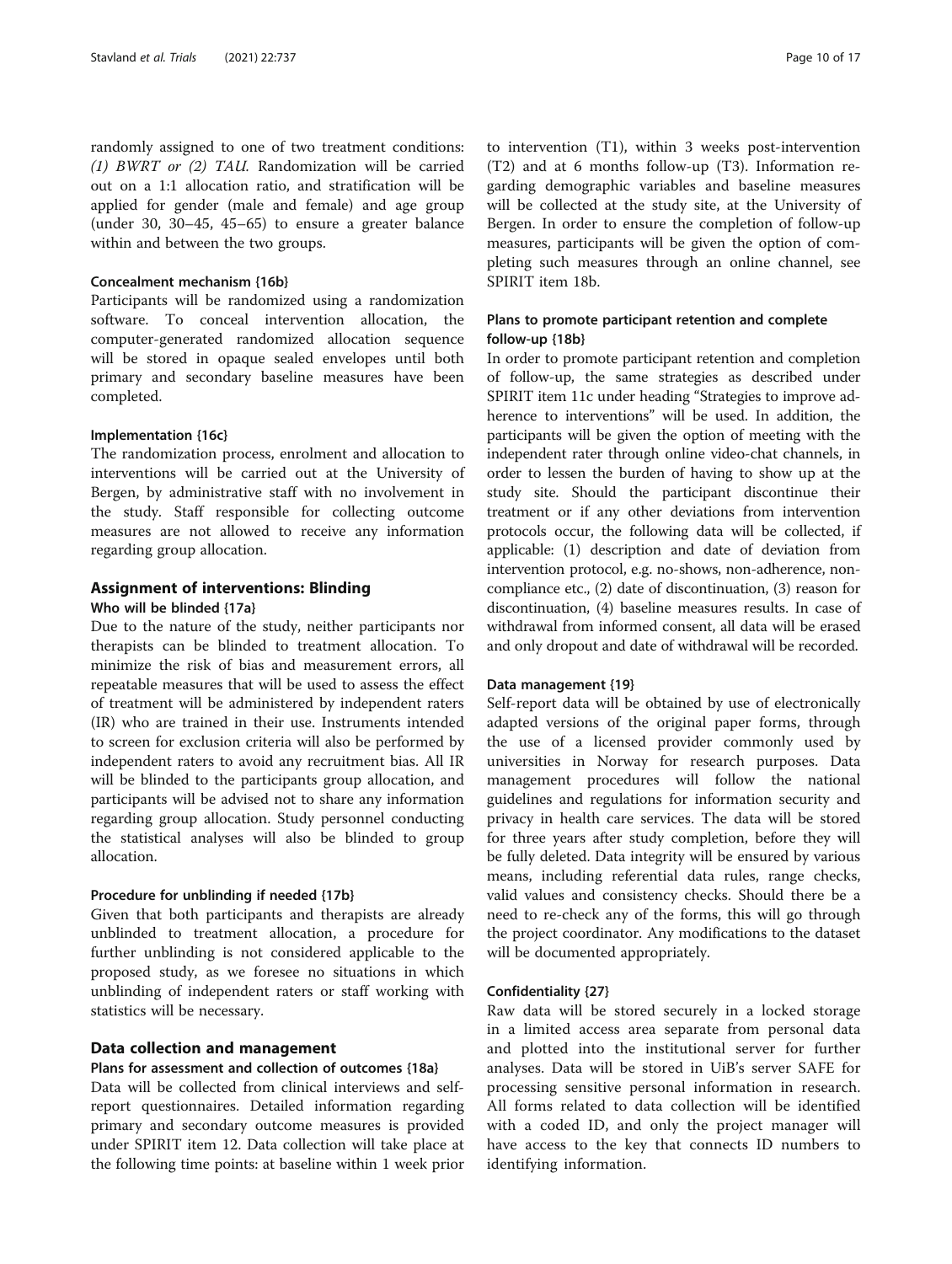## Plans for collection, laboratory evaluation and storage of biological specimens for genetic or molecular analysis in this trial/future use {33}

Not applicable, as there will be no collection of biological data in the study.

## Statistical methods

## Statistical methods for primary and secondary outcomes {20a}

The two groups will be compared on all measures. All analyses will be conducted following the conclusion of data collection, using IBM SPSS Software® version 27.

#### Primary outcome analyses

Data will be treated according to the intent-to-treat principle, in which all participants will be analyzed as randomized, regardless of discontinuation or missing data. In order to triangulate the results and reduce the chance of false positives and negatives, an additional per-protocol (PP) analysis will be performed, in which only the non-deviant participants from the ITT analysis will be included. Such analyses will be conducted and reported separately. An unpaired  $t$ -test will be conducted in order to measure the difference between the two groups in respect to changes in severity of PTSD symptoms, as measured by CAPS-5, following treatment. In line with previous research utilizing non-inferiority designs for PTSD treatments using CAPS as a measure [[53,](#page-16-0) [70](#page-16-0)], our primary analysis will operate with a noninferiority margin of 10 total severity points. Thus, we will test whether the BWRT and TAU groups' total severity score averages deviate more than 10 points from each other on the upper limit of a 95 % confidence interval. While the current design both ensures and aims for a high degree of ecological validity, we also plan to compare both treatment groups to a virtual control group with a set clinically informed margin of a total severity score of 20 % below average baseline measures. This imposition is to control for unmeasurable placebo and non-clinical concomitant care effects. Thus, in order to postulate non-inferiority based on our analyses, the treatment outcome averages cannot deviate more than 10 points (upper limit of 95 % CI) from each other, while both conditions will have to exceed the average baseline total severity score by 20 %. Should neither of these criteria be met, non-inferiority will not be considered achieved. In this case, subgroup analyses outlined in SPIRIT item 20b will be utilized.

#### Secondary outcome analyses

All secondary outcomes will be analyzed with linear mixed models for repeated measures to test all changes in secondary measures from T1-T2 and from T2-T3. Christensen & Mendoza's formula for reliable change index (RCI) [\[71\]](#page-16-0) will be used for significance testing and the calculations will further be categorized as "reliable change", "no change", or "deterioration". To compare the two groups, an unpaired  $t$ -test will be executed for each secondary measure. Non-inferiority will not be assumed or tested for secondary outcomes, instead the results will be analyzed and reported as effect sizes (Cohen's d).

## Interim analyses {21b}

Due to the utilization of a non-statistical stopping guideline described under SPIRIT item 11b, no advanced interim analyses will be planned. However, after the first 15 participants in the BWRT group have received the intervention, a simple pre- and post-intervention comparison of their average total severity scores as measured by CAPS-5 will be executed. This simple interim analysis will be used to inform the stopping guideline detailed under section "criteria for discontinuing or modifying allocated interventions". The analysis will be executed blindly by an independent analyst not involved with the project.

## Methods for additional analyses (e.g. subgroup analyses) {20b}

In the case that the results of the primary outcome analyses indicate that BWRT is inferior to TAU, we plan to execute subgroup analyses based on trauma characteristics. Subgroups will be categorized according to whether the participants' CAPS-5 reference traumatic event is of sexual or violent nature, and whether the traumatic event was witnessed or directly experienced. Additional or different categories might be used based on the make-up of the recruitment sample, but to avoid data dredging they will only relate to the central traumatic event characteristics as measured by the CAPS-5 and LEC-5. The subgroups of each intervention group will then be analyzed in the same way as in the primary outcome analysis and be tested for non-inferiority between BWRT and TAU. The rationale behind these analyses is that it allows us to see whether BWRT still might hold a potential for a certain type of trauma patient, despite showing inferiority to TAU in general.

## Methods in analysis to handle protocol non-adherence and any statistical methods to handle missing data {20c}

Analyses will be performed "as randomized" regardless of adherence for the intent to treat analysis, and clear criteria for per-protocol analysis will be employed and reported. Currently, we plan to define per-protocol as compliance with full treatment for the BWRT-condition, and attendance of 12 sessions for the TAU-group, unless clinician or participant reports the reason for fewer sessions as due to successful therapy achieved before the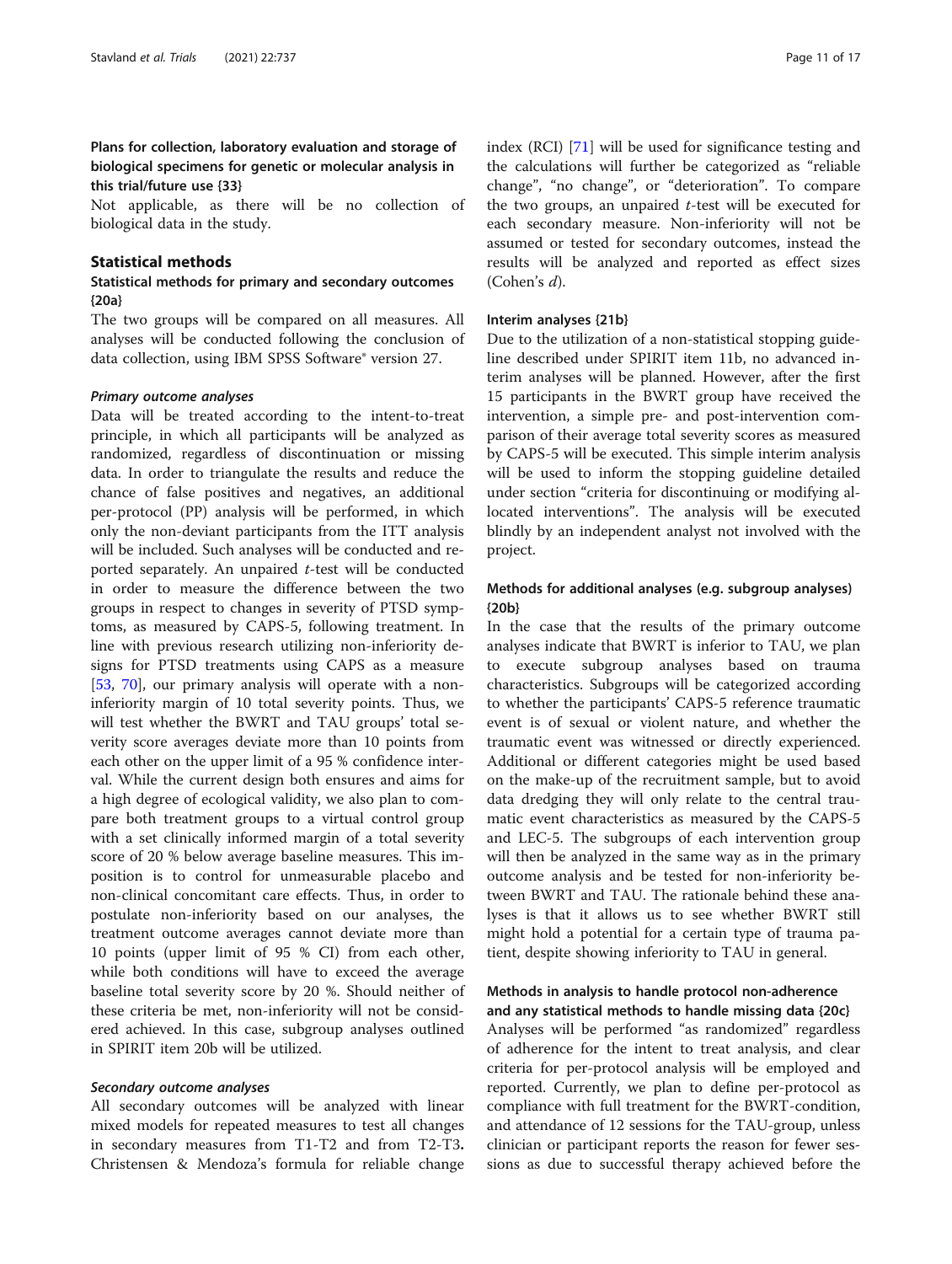12th session. Reasons for drop-out, when available, will be recorded and reported separately for the two randomized groups, followed by a qualitative analysis for comparison. This information will be used to inform appropriateness of the analyses, as well as how to handle missing data. Although subject to change based on drop-out information, our current strategy for missing data (most likely to consist of withdrawal from followup measurements and no-shows) is to use multiple imputation by chained equations [[72](#page-16-0)].

## Plans to give access to the full protocol, participant leveldata and statistical code {31c}

No later than two years following the T3-measurements, a de-identified dataset together with the statistical code will be released in Bergen Open Research Archive (BORA) with public access.

#### Oversight and monitoring

## Composition of the coordinating centre and trial steering committee {5d}

Due to the scope of the study and available resources, there are currently no plans for a formal coordinating centre or trial steering committee.

## Composition of the data monitoring committee, its role and reporting structure {21a}

Due to the scope of the study and available resources, there are currently no plans for a formal data monitoring committee.

#### Adverse event reporting and harms {22}

Adverse events may occur during the study, both as harms related to the intervention itself, and to the procedures of the study. While promising several advantages, there are also potential harms to BWRT as with any form of psychotherapy. Although BWRT does not require the same amount of verbal engagement as other types of trauma-focused therapy, it does require participants to engage in a vivid mental imagery "exposure" recall their worst traumatic memory whilst simultaneously keeping a high level of arousal, which might be unsettling and destabilizing to some participants. However, BWRT offers some safeguarding against this in that the protocol prepares the participant on what is going to happen, and the method does not force the exposure if the participant is not willing to. One may also argue that the mental exposure is no more harmful than the effects of flashbacks, memories and dreams about the trauma commonly associated with PTSD. Despite some studies indicating that participants in traumafocused therapies are less likely to experience adverse events compared to those in a waiting list control, even in severely ill populations [\[73,](#page-16-0) [74](#page-16-0)], working with traumatic

memories might still hold the potential of retraumatization and symptom exacerbation.

In order to ensure participant satisfaction and security, all participants will be briefed concerning potential side effects, and provided with information on how to contact the project coordinator should there arise any complications, questions, or experiences of adverse effects related to the study or treatment. Additionally, the number of repeated measures has been carefully chosen to ensure participant endurance, without compromising the reliability of our research findings. If a participant at any time experiences fatigue or becomes overwhelmed, breaks will be introduced, and the participant will have the option of splitting the assessments into two different days. In addition, all independent raters are certified clinicians and will be able to assist should the participant have any need for support during data collection. Before and after each intervention or measurement the participants will be asked whether any potential adverse effects have been encountered. All unexpected or otherwise adverse events of non-acute nature observed by the project collaborators will be reported to the project coordinator and dealt with accordingly. Plans for acute emergencies involve referral to the emergency unit which is standard procedure in Norway when immediate attention is needed. As an added safety procedure, everyone in the study staff who at any point will be in direct contact with the participants will be required to be a registered mental health professional, including the independent raters.

#### Frequency and plans for auditing trial conduct {23}

Due to the scope of the study and available resources, there are currently no plans for formal auditing of trial conduct.

## Plans for communicating important protocol amendments to relevant parties (e.g. trial participants, ethical committees) {25}

Protocol amendments and modifications, if any, will be done in accordance with local scientific and health regulations. Substantive modifications to protocol, if any, will be communicated to all relevant parties by the project coordinator who is responsible for all changes to protocol as well as for obtaining approval from the Reginal Committees for Medical and Health Research Ethics (REC). Minor administrative modifications or clarifications that have no effect on study conduction will go through the project coordinator and a notice will be sent to REC. All modifications, however small, will be added to a memorandum upon completion of the study.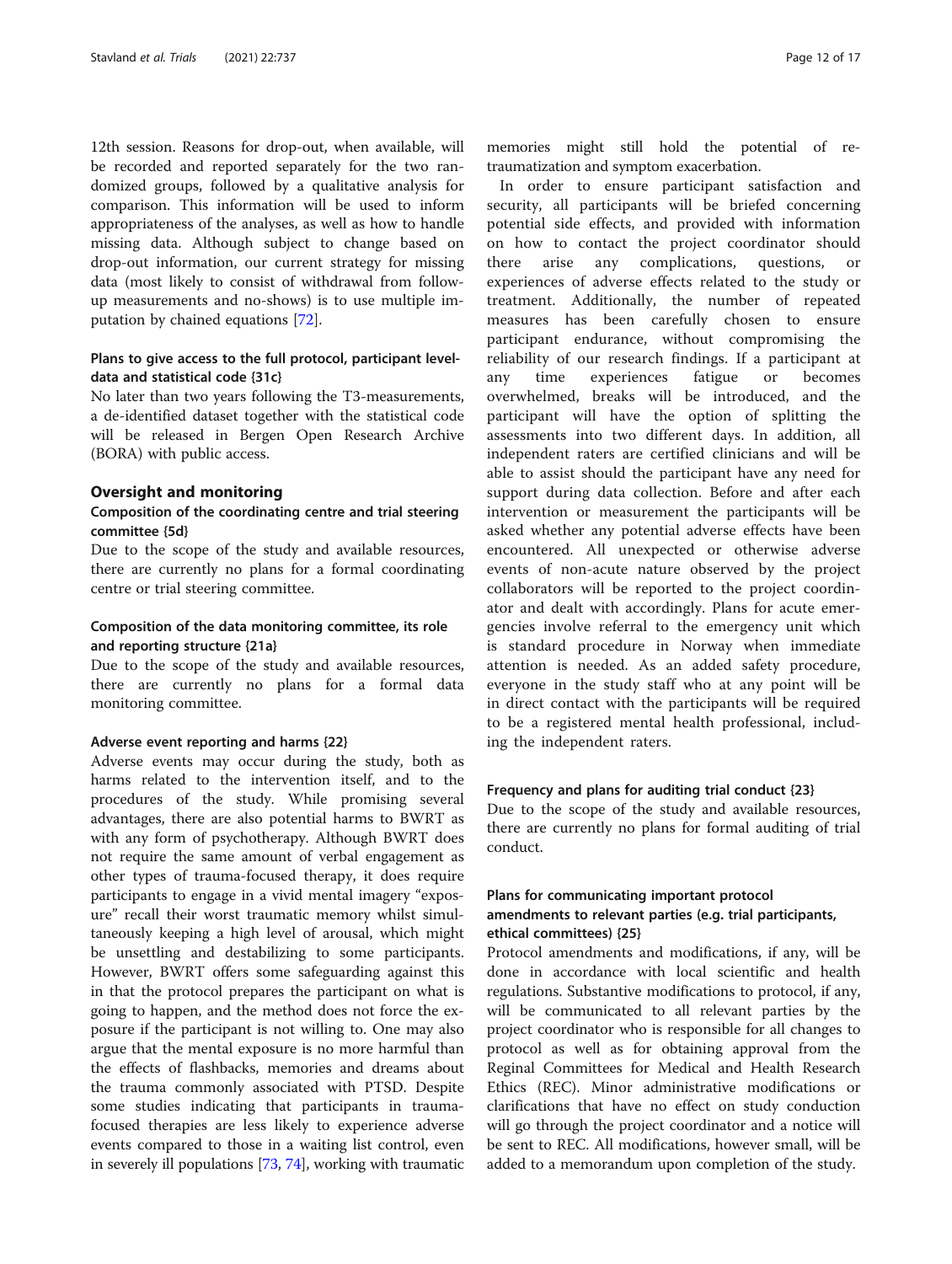## Dissemination plans {31a}

There will be no publication restrictions connected to the dataset. Trial results will be summarized and conveyed in text format to all participants, clinicians and independent raters. A similar report of the results will be submitted to the Norwegian Psychological Associations journal, Tidsskrift for Norsk Psykologforening. An English translation of this report will be submitted to the Psychological Society of South Africa. A simpler version of this report, meant for non-professionals, will be distributed to appropriate mental health- and patient organizations. In addition, the results will be used to submit a full scientific article to appropriate international journals with peer review, independent of results. This is especially important because the BWRT-method is widely used in South Africa, and a negative result is crucial to inform its further use, amendment or discontinuation in clinical practice. Lastly, the results will be published in BORA, owned and run by the University of Bergen.

## **Discussion**

Although several evidence-based treatment methods have been developed for PTSD, a significant number of those who suffer from the disorder do so in the absence of appropriate treatment [[31\]](#page-15-0). Several barriers to care have been outlined as potential mediators in this asymmetrical relationship [[32](#page-15-0)–[40\]](#page-15-0), in which a growing pool of research suggest that brief methods might hold the potential of reducing such barriers whilst still alleviating symptom severity [[44](#page-15-0)–[54](#page-16-0)]. Consequently, there are sufficient and promising incentives for brief treatments, such as BWRT, to be empirically investigated, despite their concentrated form. Given the increasing use of the BWRT method, we consider it an important task to gather information regarding the efficacy of the method. If BWRT as a one-session-treatment delivers results comparable to the outcomes of TAU, then there is indeed a strong and compelling case for establishing BWRT as a runner-up for future trauma treatment research. It is equally important to communicate the results of the study should the treatment show non-significant results, due to its existent use in clinical practice, as patients deserve to receive treatment that holds the potential of reducing symptomatology significantly.

As the BWRT method is still in its infancy, little knowledge exists regarding its mechanisms of change. Although considered a new treatment method for PTSD, it may be argued that BWRT holds many similarities to other trauma-focused treatments, such as EMDR, PE, CT-PTSD and CPT [[22](#page-15-0)–[25](#page-15-0)]. Like these methods, BWRT is also thought to work through directly targeting the patient's traumatic memory, along with its associated thoughts and feelings. Exposure to the traumatic memory is done in a brief manner, using visualization techniques, which can be seen as a similar to the techniques of EMDR [\[22\]](#page-15-0). Additionally, BWRT does not require the patient to fully disclose details of the traumatic event to the therapist, which is also a key element in written exposure therapy [\[53](#page-16-0)]. As such, BWRT does not introduce brand new concepts of trauma treatment, but instead utilizes already existing mechanisms of trauma therapy in a condensed and concentrated version. However, it might be argued that the properties of BWRT makes it especially suitable to battle existing barriers to care, in ways that may provide treatment to a greater number of trauma survivors. Should our results indicate that BWRT is non-inferior to TAU, this might have profound implications both on a systemic and an individual level.

#### Implications

## Implications on a systemic level

BWRT's potential of providing symptom alleviation following a single session, yields promising possibilities for reducing long waiting times. Hence, by not requiring a high investment of resources, waiting times for treatment may be dramatically reduced. BWRT also represents a potential for making PTSD treatment more widely accessible through lowering the cost of treatment, which may be especially impactful in economically underdeveloped nations where psychological treatment is currently scarce [\[32](#page-15-0), [33\]](#page-15-0). In this way, BWRT may represent an important step in making psychological treatment a natural part of healthcare services worldwide, providing treatment to trauma survivors on a larger scale.

## Implications on the individual level

In addition to making treatment more widely accessible on a systemic level, BWRT might also have profound implications for individuals suffering from PTSD. This might especially be the case for those currently faced with barriers to care such as avoidance tendencies, stigma and shame [\[37,](#page-15-0) [40\]](#page-15-0). BWRT's non-reliance on disclosure of details may be an attractive alternative to these patients, who might otherwise dropout or avoid seeking treatment. Hence, given the properties of BWRT, it might hold the potential of being a better tolerated method by patients compared to current treatment methods. Engagement in traditional therapies often involves a repetitive and sustained level of exposure to anxiety-provoking emotions and details of the trauma [[29](#page-15-0)]. BWRT involves a quicker and less taxing exposure, this might make the treatment more emollient, and potentially serve to lower the bar for seeking additional or future therapy.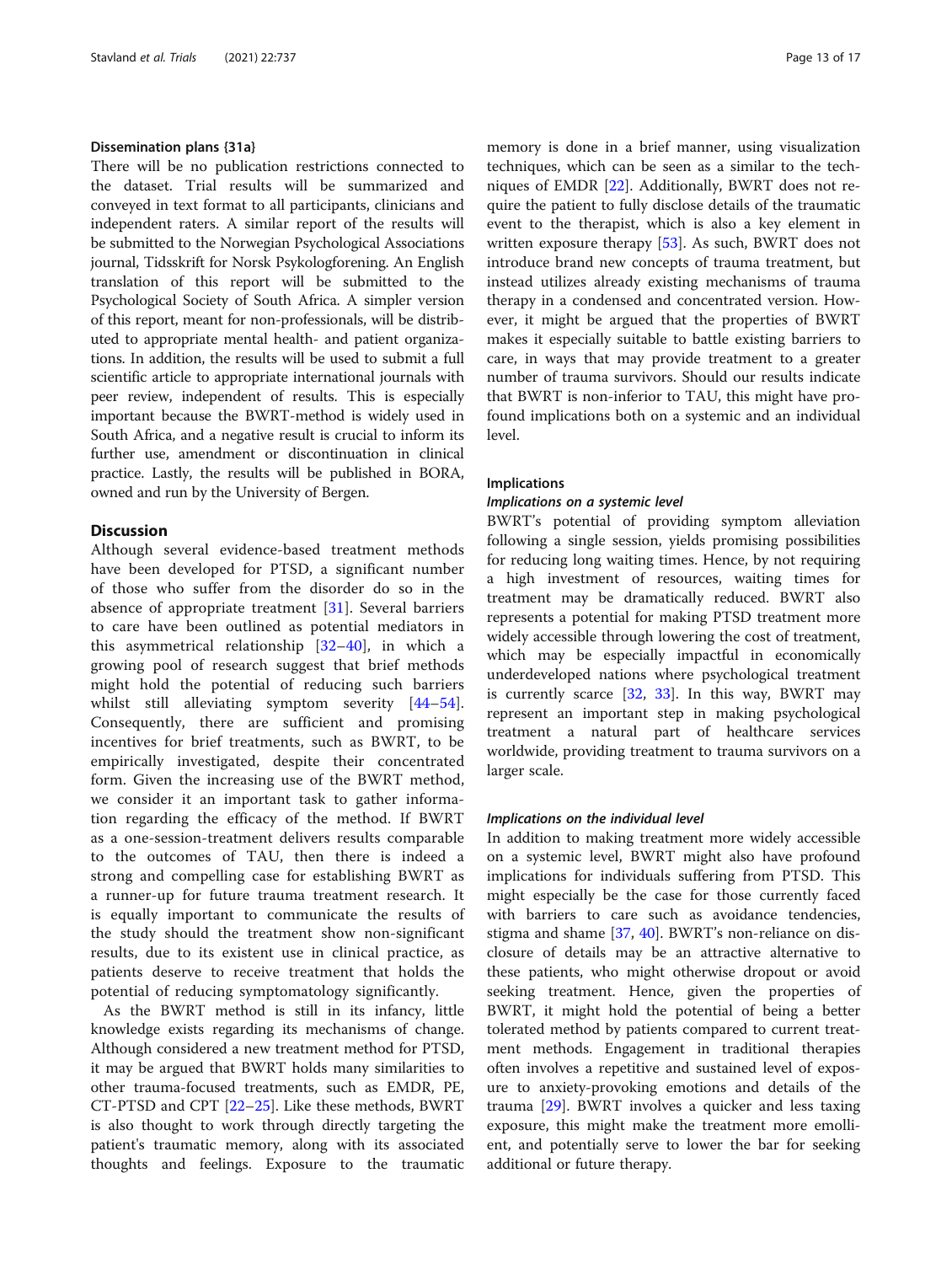## Implications for therapists

BWRT may have important implications for therapists through being an easily adapted and implemented tool of treatment. Every psychological treatment requires requisite and basic knowledge of psychotherapy and psychopathology. However, unlike many traditional treatment methods for PTSD, BWRT's protocol is uncomplicated and easy to learn and adhere to and may therefore be an effective tool in cases where therapists otherwise would refer patients to more experienced colleagues. Additionally, BWRT may also function as a tool for therapists working with patients immediately following trauma exposure, such as accidents or crisis situations, or as an effective intervention to provide to patients in waiting lists, prior to receiving other forms of evidence-based treatments.

## Cost-effectiveness

Even if our findings indicate that BWRT is inferior to TAU, the degree of inferiority should be considered from a cost-effectiveness point of view. Given that this is the case, appropriate analyses should then be conducted, taking into consideration the amount of time required for each condition, in respect to the potential effects of each therapeutic intervention. If our results indicate that participants experience alleviation of trauma symptoms following the BWRT intervention, despite showing inferiority to TAU, then BWRT might still hold the potential to function as a first line treatment.

## Limitations

Despite the outlined importance of conducting the proposed study, there are several limitations of the current protocol that need to be addressed, related to the generalizability of results, the primary and secondary outcome measures, lack of qualitative data and translation of the protocol.

## Generalizability of results

The proposed study aims to include a heterogenous group of trauma victims, both regarding trauma experiences and comorbid conditions, in order to ensure greater generalizability of our results. However, this is not without limitations. Although we have taken important steps toward liberal inclusion and exclusion criteria to make the sample as representative of the general PTSD-population as possible, there are several challenges related to the generalizability of the results. In addition to accepted comorbid conditions, such as anxiety and depressive disorders, PTSD is also a relatively common underlying and comorbid condition in patients suffering from severe suicidality, psychosis and severe substance abuse  $[8]$  $[8]$ . Due to ethical concerns, these participants are excluded from the study sample, potentially leaving out an important sub-group of PTSD-patients. Therefore, the current design cannot inform whether or how patients with such comorbid conditions will respond to BWRT. Additionally, like many other clinical studies, our recruitment strategy is neither designed nor expected to recruit participants with severe PTSD, as these patients might not have the capacity to participate in studies and otherwise usually require and obtain immediate attention from the public health system in Norway. Taken together with the fact that we will include participants with subthreshold PTSD along with participants who meet the criteria for PTSD diagnosis, our sample will likely be skewed toward representation of the mild-to-moderate PTSD-population, and hence might not be generalizable to a broader population of trauma survivors suffering from more severe forms of PTSD.

#### Changes in primary and secondary outcome measures

Our primary measure of PTSD symptom severity relies on the CAPS-5, which only takes into account the operational definition of PTSD related to one (the most troublesome) traumatic event. Although we expect at least a portion of our participants to have experienced more than one traumatic incident, our design will not measure changes in PTSD-symptoms related to traumatic experiences not measured by the CAPS-5. However, our secondary measures might be more sensitive to measure overall symptom alleviation, although indirectly, through assessing variables known to be related to symptoms of PTSD, such as changes in perceived quality of life, rumination, as well as functional and cognitive abilities.

#### Lack of qualitative data

While our current design yields informative quantitative data related to specific predetermined outcomes, there are no qualitative measures, rendering the end results free of phenomenological perspectives. In other words, we will not be able to measure or describe any experiential processes of either therapy. This may leave out potentially important information regarding the mechanisms or phenomenology of the therapy process. Collection of qualitative data will be a valuable endeavor for future research should BWRT prove to be efficacious through preliminary quantitative investigations such as the proposed study.

## Translation of protocol

The protocol is originally written in English for use with English speaking patients. In the proposed study, we will be using a translated version of the protocol which has been submitted to professional translators and subsequently evaluated and approved by Norwegian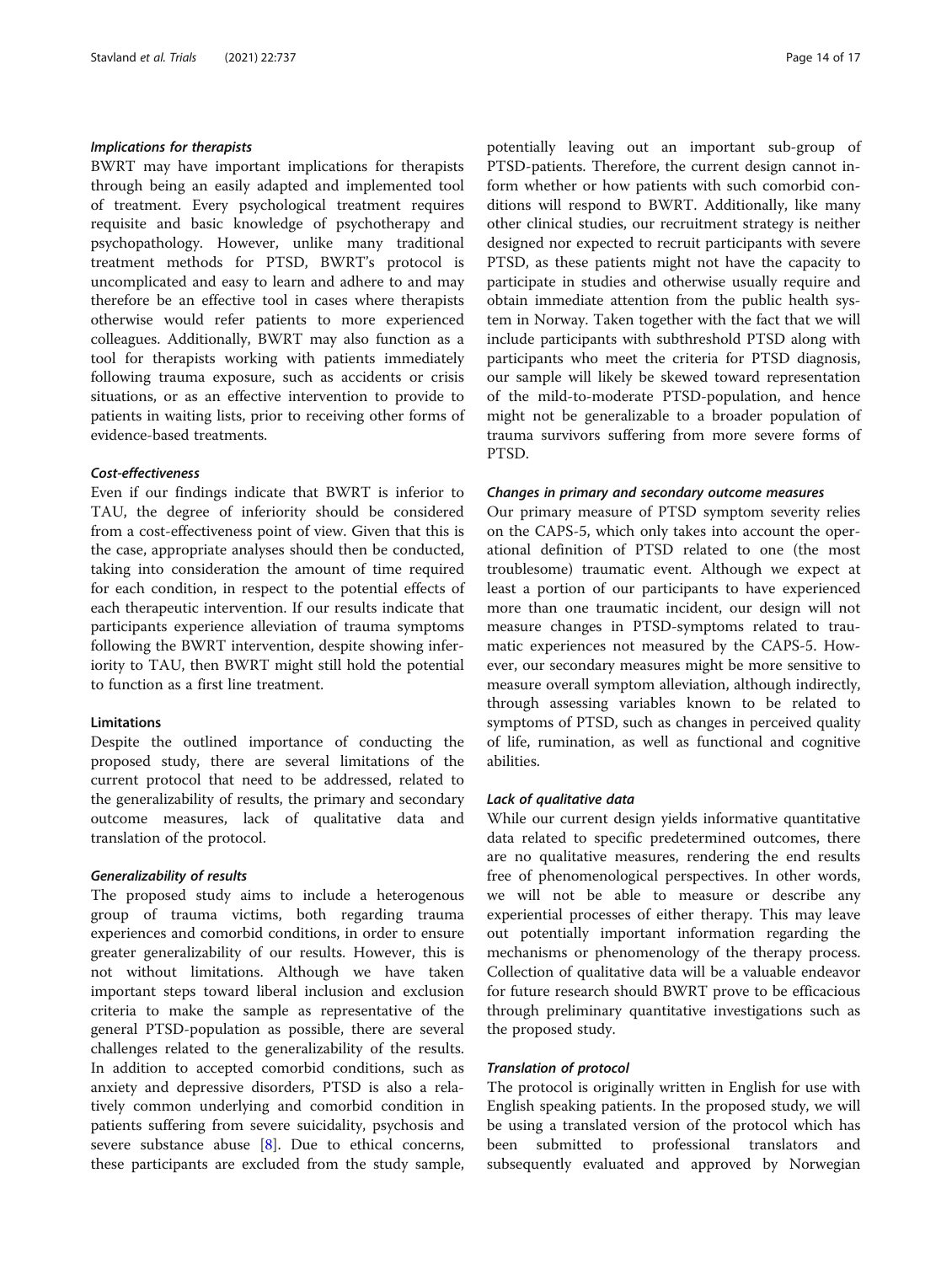<span id="page-14-0"></span>trained BWRT-therapists, but not yet tested in a Norwegian setting. Despite this, we consider this risk of bias related to translation to be low, as the protocol instructions are quite simple.

## Conclusion

To our knowledge, this study will be the first to systematically and empirically investigate the effectiveness of BWRT compared to standard evidencebased treatment. Given the similarity of BWRT to other proven treatment methods, existing evidence supporting the efficacy of other brief psychological treatments, as well as safety procedures provided in the current study protocol, we propose that the potential gains greatly outweigh the risks of the current trial. Our findings may contribute to important advances in psychological treatment of patients with subthreshold PTSD and PTSD, through making trauma treatment more accessible and battling current barriers to care. We therefore believe this investigation is crucial in order to obtain empirical data that can be used to inform whether BWRT has a future in the treatment of PTSD or not. We are confident that the proposed study represents an important first step in investigating the efficacy of BWRT.

## Trial status

The trial is approved by the Regional Committees for Medical and Health Research Ethics (REC) with trial identifier #191548, with registration date 23.04.2020. Protocol version 1.0, date: 01.12.2020. Approximate recruitment start: January 2022. Approximate completion of recruitment: December 2022

## Abbreviations

ART: Accelerated resolution therapy; BWRT: Brain working recursive therapy; BORA: Bergen open research archive; CAPS-5: The clinician administered PTSD scale for DSM-5; CBT: Cognitive behavioral therapy; CPT: Cognitive processing therapy; EMDR: Eye movement desensitization and reprocessing; LEC-5: Life event checklist for DSM-5; M.I.N.I.: The mini-international neuropsychiatric interview; NICE: National institute for health and care excellence; PC-PTSD-5: The primary care PTSD screen for DSM-5; PDQ-D5: Perceived deficits questionnaire-depression, 5-item; PE: Prolonged exposure; PTSD: Post-Traumatic stress disorder; RRS: Ruminative responses scale; SWLS: The satisfaction with life scale; TAU: Treatment as usual; TF-CBT: Trauma focused cognitive behavioral therapy; WSAS: Work and social adjustment scale

#### Acknowledgements

We would like to thank Professor Sigurd Hystad, for help and guidance with the power-analysis.

#### Authors' contributions {31b}

ÅH is the Chief Investigator, she conceived the study, led the proposal and protocol development. CR and HS contributed to all parts of the study design, to the development of the proposal and done the writing of the protocol. RL has been clinical advisor and is responsible for the development of the original BWRT intervention protocol. JE has commented and contributed to all parts of the manuscript. All authors have read and approved the final manuscript.

#### Funding {4}

Funding is currently not obtained. Plans are to apply funding from Helse Vest-Regional Health Authority), Norwegian Council of Research), and the University of Bergen. Sponsors will not have any role in design, collection, analysis, writing or interpretation of study.

#### Availability of data and materials {29}

All involved and authorized parties will have access to the dataset.

#### Declarations

#### Ethics approval and consent to participate {24}

The trial is approved by the Regional Committees for Medical and Health Research Ethics (REC) with trial identifier #191548, with registration date 23.04.2020. Written, informed consent to participate will be obtained from all participants.

#### Consent for publication {32}

Not applicable.

#### Competing interests {28}

The authors declare that they have no competing interests.

#### Author details

<sup>1</sup> Faculty of Psychology, University of Bergen, Bergen, Norway. <sup>2</sup> Center for Crisis Psychology, University of Bergen, Bergen, Norway. <sup>3</sup>Cape Town, Summit Clinic, Cape Town, South Africa. <sup>4</sup>Department of Biological and Medical Psychology and Division of Psychiatry, Haukeland University Hospital, University of Bergen, Bergen, Norway.

#### Received: 26 May 2021 Accepted: 30 September 2021 Published online: 25 October 2021

#### References

- 1. American Psychiatric Association. Diagnostic and statistical manual of mental disorders. 5th ed. Washington, DC: American Psychiatric Publishing; 2013.
- 2. Heir T, Bonsaksen T, Grimholt T, Ekeberg Ø, Skogstad L, Lerdal A, et al. Serious life events and post-traumatic stress disorder in the Norwegian population. BJPsych Open. 2019;5(5). <https://doi.org/10.1192/bjo.2019.62>.
- 3. Benjet C, Bromet E, Karam EG, Kessler RC, McLaughlin KA, Ruscio AM, et al. The epidemiology of traumatic event exposure worldwide: results from the World Mental Health Survey Consortium. Psychol Med. 2016;46(2):327–43. [https://doi.org/10.1017/S0033291715001981.](https://doi.org/10.1017/S0033291715001981)
- 4. Koopman C, Classen C, Cardeña E, Spiegel D. When disaster strikes, acute stress disorder may follow. J Trauma Stress. 1995;8(1):29–46. [https://doi.](https://doi.org/10.1007/BF02105405) [org/10.1007/BF02105405](https://doi.org/10.1007/BF02105405).
- Breslau N. The epidemiology of trauma, PTSD, and other posttrauma disorders. Trauma Violence Abuse. 2009;10(3):198–210. [https://doi.org/10.11](https://doi.org/10.1177/1524838009334448) [77/1524838009334448.](https://doi.org/10.1177/1524838009334448)
- 6. Koenen KC, Ratanatharathorn A, Ng L, McLaughlin KA, Bromet EJ, Stein DJ, et al. Posttraumatic stress disorder in the world mental health surveys. Psychol Med. 2017;47(13):2260–74. [https://doi.org/10.1017/S003329171](https://doi.org/10.1017/S0033291717000708) [7000708.](https://doi.org/10.1017/S0033291717000708)
- 7. Kessler RC, Sonnega A, Bromet E, Hughes M, Nelson CB. Posttraumatic stress disorder in the National Comorbidity Survey. Arch Gen Psychiatry. 1995; 52(12):1048–60. [https://doi.org/10.1001/archpsyc.1995.03950240066012.](https://doi.org/10.1001/archpsyc.1995.03950240066012)
- van Minnen A, Zoellner LA, Harned MS, Mills K. Changes in comorbid conditions after prolonged exposure for PTSD: a literature review. Curr Psychiatry Rep. 2015;17(3):17. [https://doi.org/10.1007/s11920-015-0549-1.](https://doi.org/10.1007/s11920-015-0549-1)
- 9. Warshaw MG, Fierman E, Pratt L, Hunt M, Yonkers KA, Massion AO, Keller MB. Quality of life and dissociation in anxiety disorder patients with histories of trauma or PTSD. Am J Psychiatry. 1993;150:1512-1512. doi[:https://doi.](https://doi.org/10.1176/ajp.150.10.1512) [org/10.1176/ajp.150.10.1512,](https://doi.org/10.1176/ajp.150.10.1512) 10, 1516.
- 10. Wen J, Yk S, Yp L, Yuan P, Wang F, Garcıa O. Quality of life. Physical Diseases, and Psychological Impairment among Survivors 3 Years after Wenchuan Earthquake: A Population Based Survey. PLoS One. 2012;7(8): e43081. <https://doi.org/10.1371/journal.pone.0043081>.
- 11. Roley ME, Claycomb MA, Contractor AA, Dranger P, Armour C, Elhai JD. The relationship between rumination, PTSD, and depression symptoms. J Affect Disord. 2015;180:116–21. <https://doi.org/10.1016/j.jad.2015.04.006>.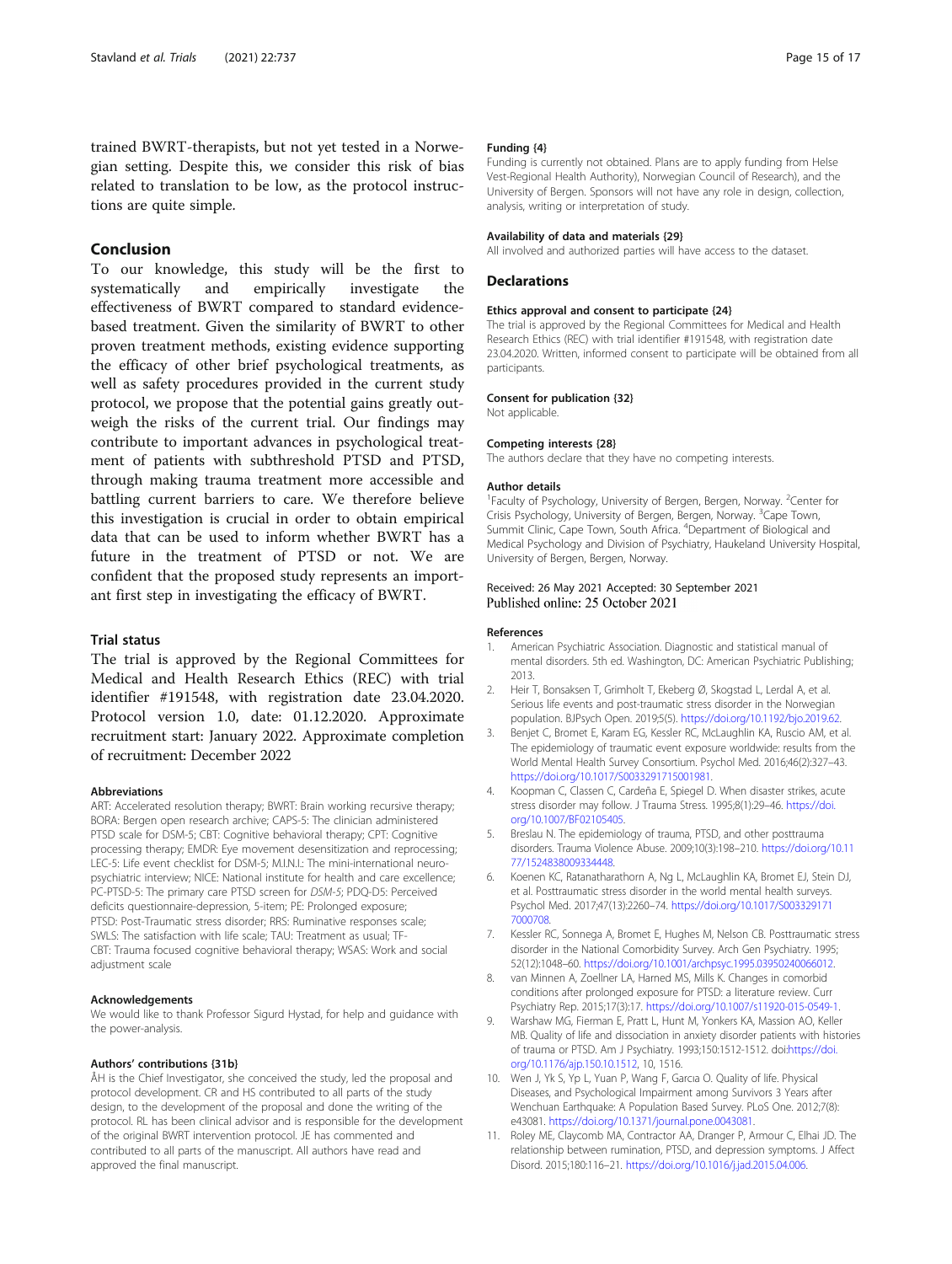- <span id="page-15-0"></span>12. Michael T, Halligan SL, Clark DM, Ehlers A. Rumination in posttraumatic stress disorder. Depress Anxiety. 2007;24(5):307–17. [https://doi.org/10.1002/](https://doi.org/10.1002/da.20228) [da.20228](https://doi.org/10.1002/da.20228).
- 13. Qureshi SU, Long ME, Bradshaw MR, Pyne JM, Magruder KM, Kimbrell T, et al. Does PTSD impair cognition beyond the effect of trauma? J Neuropsychiatry Clin Neurosci. 2011;23(1):16–28. [https://doi.org/10.1176/a](https://doi.org/10.1176/appi.neuropsych.23.1.16) [ppi.neuropsych.23.1.16.](https://doi.org/10.1176/appi.neuropsych.23.1.16)
- 14. Smith MW, Schnurr PP, Rosenheck RA. Employment outcomes and PTSD symptom severity. Ment Health Serv Res. 2005;7(2):89–101. [https://doi.org/1](https://doi.org/10.1007/s11020-005-3780-2) [0.1007/s11020-005-3780-2.](https://doi.org/10.1007/s11020-005-3780-2)
- 15. Nandi A, Galea S, Tracy M, Ahern J, Resnick H, Gershon R, et al. Job loss, unemployment, work stress, job satisfaction, and the persistence of posttraumatic stress disorder one year after the September 11 attacks. J Occup Environ Med. 2004;46(10):1057–64. [https://doi.org/10.1097/01.jom.](https://doi.org/10.1097/01.jom.0000141663.22902.0a) [0000141663.22902.0a.](https://doi.org/10.1097/01.jom.0000141663.22902.0a)
- 16. Franklin CL, Raines AM, Chambliss JL, Walton JL, Maieritsch KP. Examining various subthreshold definitions of PTSD using the Clinician Administered PTSD Scale for DSM-5. J Affect Disord. 2018;234:256–60. [https://doi.org/10.1](https://doi.org/10.1016/j.jad.2018.03.001) [016/j.jad.2018.03.001.](https://doi.org/10.1016/j.jad.2018.03.001)
- 17. Grubaugh AL, Magruder KM, Waldrop AE, Elhai JD, Knapp RG, Frueh BC. Subthreshold PTSD in primary care: prevalence, psychiatric disorders, healthcare use, and functional status. J Nerv Ment Dis. 2005;193(10):658–64. <https://doi.org/10.1097/01.nmd.0000180740.02644.ab>.
- 18. Marshall RD, Olfson M, Hellman F, Blanco C, Guardino M, Struening EL. Comorbidity, impairment, and suicidality in subthreshold PTSD. Am J Psychiatry. 2001;158(9):1467–73. [https://doi.org/10.1176/appi.ajp.1](https://doi.org/10.1176/appi.ajp.158.9.1467) [58.9.1467.](https://doi.org/10.1176/appi.ajp.158.9.1467)
- 19. National Collaborating Centre for Mental Health (UK). Post-traumatic stress disorder: the management of PTSD in adults and children in primary and secondary care. NICE Clinical Guidelines [NG26]. Leicester (UK): Gaskell; 2005. Available from: <http://www.ncbi.nlm.nih.gov/books/NBK56494/> [Accessed 24th November 2020].
- 20. American Psychological Association Guideline Development Panel for the Treatment of PTSD in Adults. Clinical practice guideline for the treatment of posttraumatic stress disorder (PTSD) in adults. 2017. Available from: [http://](http://www.apa.org.pva.uib.no/) [www.apa.org.pva.uib.no/](http://www.apa.org.pva.uib.no/) about/offices/directorates/guidelines/ptsd.pdf [Accessed 24th November 2020].
- 21. Watkins LE, Sprang KR, Rothbaum BO. Treating PTSD: A review of evidencebased psychotherapy interventions. Front Behav Neurosci. 2018;12:258. doi: [https://doi.org/10.3389/fnbeh.2018.00258.](https://doi.org/10.3389/fnbeh.2018.00258)
- 22. Shapiro F. Eye movement desensitization and reprocessing (EMDR) in 1992. J Trauma Stress. 1993;6(3):417–21. <https://doi.org/10.1002/jts.2490060312>.
- 23. Ehlers A, Clark DM, Hackmann A, McManus F, Fennell M. Cognitive therapy for post-traumatic stress disorder: development and evaluation. Behaviour research and therapy. 2005;43(4):413–31. [https://doi.org/10.1016/j.brat.2004.](https://doi.org/10.1016/j.brat.2004.03.006) [03.006.](https://doi.org/10.1016/j.brat.2004.03.006)
- 24. Foa EB, Chrestman KR, Gilboa-Schechtman E. Prolonged exposure therapy for adolescents with PTSD emotional processing of traumatic experiences, therapist guide: Oxford University Press; 2008.
- 25. Lancaster CL, Teeters JB, Gros DF, Back SE. Posttraumatic Stress Disorder: Overview of Evidence-Based Assessment and Treatment. J Clin Med. 2016; 5(11):105. [https://doi.org/10.3390/jcm5110105.](https://doi.org/10.3390/jcm5110105)
- 26. Ehlers A, Clark DM. A cognitive model of posttraumatic stress disorder. Behav Res Ther. 2000;38(4):319–45. [https://doi.org/10.1016/S0005-](https://doi.org/10.1016/S0005-7967(99)00123-0) [7967\(99\)00123-0](https://doi.org/10.1016/S0005-7967(99)00123-0).
- 27. Solomon RM, Shapiro F. EMDR and the adaptive information processing model: potential mechanisms of change. JEMDR. 2008;2(4):315–25. [https://](https://doi.org/10.1891/1933-3196.2.4.315) [doi.org/10.1891/1933-3196.2.4.315](https://doi.org/10.1891/1933-3196.2.4.315).
- 28. Rauch S, Foa E. Emotional processing theory (EPT) and exposure therapy for PTSD. J Contemp Psychother. 2006;36(2):61. [https://doi.org/10.1007/s10879-](https://doi.org/10.1007/s10879-006-9008-y) [006-9008-y.](https://doi.org/10.1007/s10879-006-9008-y)
- 29. Schnyder U, Ehlers A, Elbert T, Foa EB, Gersons PRB, Resick PA, et al. Psychotherapies for PTSD: what do they have in common? Eur J Psychotraumatol. 2015;6(1):28186. [https://doi.org/10.3402/ejpt.v6.28186.](https://doi.org/10.3402/ejpt.v6.28186)
- 30. Wang PS, Lane M, Olfson M, Pincus HA, Wells KB, Kessler RC. Twelve-month use of mental health services in the United States: results from the National Comorbidity Survey Replication. Arch Gen Psychiatry. 2005;62(6):629–40. [https://doi.org/10.1001/archpsyc.62.6.629.](https://doi.org/10.1001/archpsyc.62.6.629)
- 31. McLean CP, Foa EB. Prolonged exposure therapy for post-traumatic stress disorder: a review of evidence and dissemination. Expert Rev Neurother. 2011;11(8):1151–63. [https://doi.org/10.1586/ern.11.94.](https://doi.org/10.1586/ern.11.94)
- 32. Davis RG, Ressler KJ, Schwartz AC, Stephens KJ, Bradley RG. Treatment barriers for low-income, urban African Americans with undiagnosed posttraumatic stress disorder. J Trauma Stress. 2008;21(2):218–22. [https://doi.](https://doi.org/10.1002/jts.20313) [org/10.1002/jts.20313](https://doi.org/10.1002/jts.20313).
- 33. Funk M, Drew N, Freeman M, Faydi E, World Health Organization. Mental health and development: targeting people with mental health conditions as a vulnerable group. World Health Organization. Geneva; 2010. Available from: <https://apps.who.int/iris/handle/10665/44257> [Accessed 24th November 2020].
- 34. Kazlauskas E, Javakhishvilli J, Meewisse M, Merecz-Kot D, Şar V, Schäfer I, et al. Trauma treatment across Europe: where do we stand now from a perspective of seven countries. Eur J Psychotraumatol. 2016;7(1):29450. [https://doi.org/10.3402/ejpt.v7.29450.](https://doi.org/10.3402/ejpt.v7.29450)
- 35. Lehavot K, Der-Martirosian C, Simpson TL, Sadler AG, Washington DL. Barriers to care for women veterans with posttraumatic stress disorder and depressive symptoms. Psychol Serv. 2013;10(2):203–12. [https://doi.org/10.1](https://doi.org/10.1037/a0031596) [037/a0031596](https://doi.org/10.1037/a0031596).
- 36. Allen AR, Newby JM, Smith J, Andrews G. Internet-based cognitive behavioural therapy (iCBT) for posttraumatic stress disorder versus waitlist control: study protocol for a randomised controlled trial. Trials. 2015;16(1): 544. [https://doi.org/10.1186/s13063-015-1059-5.](https://doi.org/10.1186/s13063-015-1059-5)
- 37. Possemato K, Wray LO, Johnson E, Webster B, Beehler GP. Facilitators and barriers to seeking mental health care among primary care veterans with posttraumatic stress disorder. J Trauma Stress. 2018;31(5):742–52. [https://doi.](https://doi.org/10.1002/jts.22327) [org/10.1002/jts.22327](https://doi.org/10.1002/jts.22327).
- 38. Hoge CW, Grossman SH, Auchterlonie JL, Riviere LA, Milliken CS, Wilk JE. PTSD treatment for soldiers after combat deployment: low utilization of mental health care and reasons for dropout. Psychiatr Serv. 2014;65(8):997– 1004. [https://doi.org/10.1176/appi.ps.201300307.](https://doi.org/10.1176/appi.ps.201300307)
- 39. Imel ZE, Laska K, Jakupcak M, Simpson TL. Meta-analysis of dropout in treatments for posttraumatic stress disorder. J Consult Clin Psychol. 2013; 81(3):394–404. <https://doi.org/10.1037/a0031474>.
- 40. Bryant RA, Moulds ML, Mastrodomenico J, Hopwood S, Felmingham K, Nixon RD. Who drops out of treatment for post-traumatic stress disorder? Clin Psychol. 2007;11(1):13–5. [https://doi.org/10.1080/13284200601178128.](https://doi.org/10.1080/13284200601178128)
- 41. Chapman C, Mills K, Slade T, McFarlane AC, Bryant RA, Creamer M, et al. Remission from post-traumatic stress disorder in the general population. Psychol Med. 2012;42(8):1695–703. [https://doi.org/10.1017/](https://doi.org/10.1017/S0033291711002856) [S0033291711002856](https://doi.org/10.1017/S0033291711002856).
- 42. Lassemo E, Sandanger I, Nygård JF, Sørgaard KW. The epidemiology of posttraumatic stress disorder in Norway: trauma characteristics and pre-existing psychiatric disorders. Soc Psychiatry Psychiatr Epidemiol. 2017;52(1):11–9. <https://doi.org/10.1007/s00127-016-1295-3>.
- 43. Kessler RC, Aguilar-Gaxiola S, Alonso J, Chatterji S, Lee S, Ormel J, et al. The global burden of mental disorders: an update from the WHO World Mental Health (WMH) surveys. Epidemiol Psichiatr Soc. 2009;18(1):23–33. [https://doi.](https://doi.org/10.1017/S1121189X00001421) [org/10.1017/S1121189X00001421](https://doi.org/10.1017/S1121189X00001421).
- 44. Sloan DM, Marx BP, Lee DJ, Resick PA. A Brief Exposure-Based Treatment vs Cognitive Processing Therapy for Posttraumatic Stress Disorder: A Randomized Noninferiority Clinical Trial. JAMA Psychiatry. 2018;75(3):233–9. [https://doi.org/10.1001/jamapsychiatry.2017.4249.](https://doi.org/10.1001/jamapsychiatry.2017.4249)
- 45. Basoglu M, Livanou M, Salcioglu E, Kalender D. A brief behavioural treatment of chronic post-traumatic stress disorder in earthquake survivors: results from an open clinical trial. Psychol Med. 2003;33(4):647–54. [https://](https://doi.org/10.1017/S0033291703007360) [doi.org/10.1017/S0033291703007360](https://doi.org/10.1017/S0033291703007360).
- 46. Sijbrandij M, Olff M, Reitsma JB, Carlier IV, de Vries MH, Gersons BP. Treatment of acute posttraumatic stress disorder with brief cognitive behavioral therapy: a randomized controlled trial. Am J Psychiatry. 2007; 164(1):82–90. <https://doi.org/10.1176/ajp.2007.164.1.82>.
- 47. Wells A, Sembi S. Metacognitive therapy for PTSD: A preliminary investigation of a new brief treatment. J Behav Ther Exp Psychiatry. 2004; 35(4):307–18. [https://doi.org/10.1016/j.jbtep.2004.07.001.](https://doi.org/10.1016/j.jbtep.2004.07.001)
- 48. Chemtob CM, Nakashima J, Carlson JG. Brief treatment for elementary school children with disaster-related posttraumatic stress disorder: A field study. J Clin Psychol. 2002;58(1):99–112. [https://doi.org/10.1002/jclp.1131.](https://doi.org/10.1002/jclp.1131)
- 49. Germain A, Shear MK, Hall M, Buysse DJ. Effects of a brief behavioral treatment for PTSD-related sleep disturbances: a pilot study. Behav Res Ther. 2007;45(3):627–32. <https://doi.org/10.1016/j.brat.2006.04.009>.
- 50. Hansen B, Hagen K, Öst LG, Solem S, Kvale G. The Bergen 4-day OCD treatment delivered in a group setting: 12-month follow-up. Front Psychol. 2018;9:639. <https://doi.org/10.3389/fpsyg.2018.00639>.